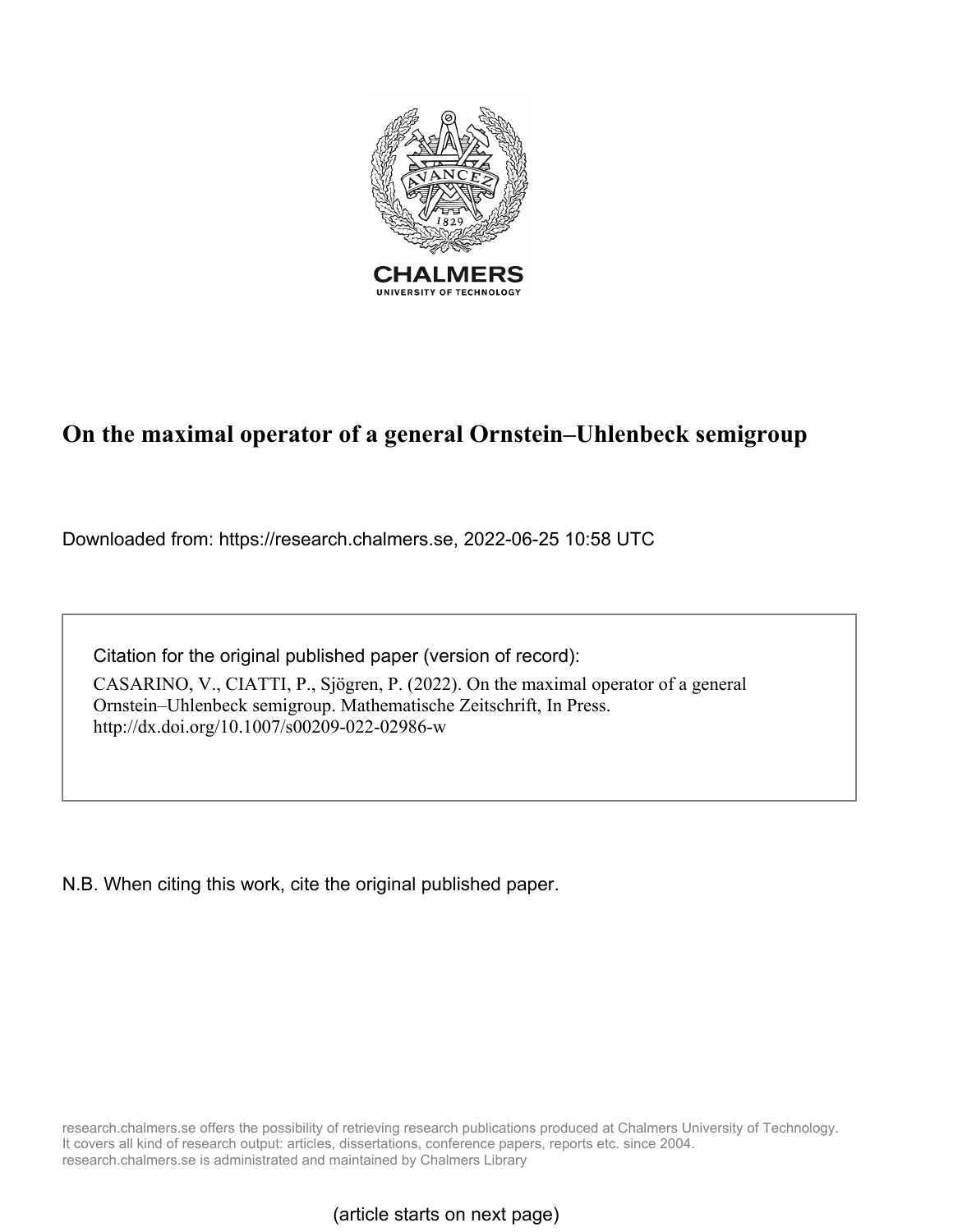

# **On the maximal operator of a general Ornstein–Uhlenbeck semigroup**

**Valentina Casarino<sup>1</sup> · Paolo Ciatti2 · Peter Sjögren<sup>3</sup>**

Received: 28 February 2020 / Accepted: 11 January 2022 © The Author(s) 2022

#### **Abstract**

If *Q* is a real, symmetric and positive definite  $n \times n$  matrix, and *B* a real  $n \times n$  matrix whose eigenvalues have negative real parts, we consider the Ornstein–Uhlenbeck semigroup on  $\mathbb{R}^n$  with covariance *Q* and drift matrix *B*. Our main result says that the associated maximal operator is of weak type (1, 1) with respect to the invariant measure. The proof has a geometric gist and hinges on the "forbidden zones method" previously introduced by the third author.

**Keywords** Ornstein–Uhlenbeck semigroup · Maximal operator · Gaussian measure · Mehler kernel  $\cdot$  Weak type  $(1,1)$ 

**Mathematics Subject Classification** 47D03 · 42B25

# **1 Introduction**

In this paper we prove a weak type  $(1, 1)$  theorem for the maximal operator associated to a general Ornstein–Uhlenbeck semigroup. We extend the proof given by the third author in 1983 in a symmetric context. Our setting is the following.

Valentina Casarino valentina.casarino@unipd.it

Paolo Ciatti paolo.ciatti@unipd.it

V. Casarino and P. Ciatti were partially supported by GNAMPA (Project 2018 "Operatori e disuguaglianze integrali in spazi con simmetrie") and MIUR (PRIN 2015 "Real and Complex Manifolds: Geometry, Topology and Harmonic Analysis"). This research was carried out while the third author was a visiting scientist at the University of Padova, Italy, and he is grateful for its hospitality.

B Peter Sjögren peters@chalmers.se

<sup>1</sup> Università degli Studi di Padova, Stradella san Nicola 3, 36100 Vicenza, Italy

<sup>2</sup> Università degli Studi di Padova, Via Marzolo 9, 35100 Padua, Italy

<sup>&</sup>lt;sup>3</sup> Mathematical Sciences, University of Gothenburg and Mathematical Sciences, Chalmers University of Technology, 412 96 Göteborg, Sweden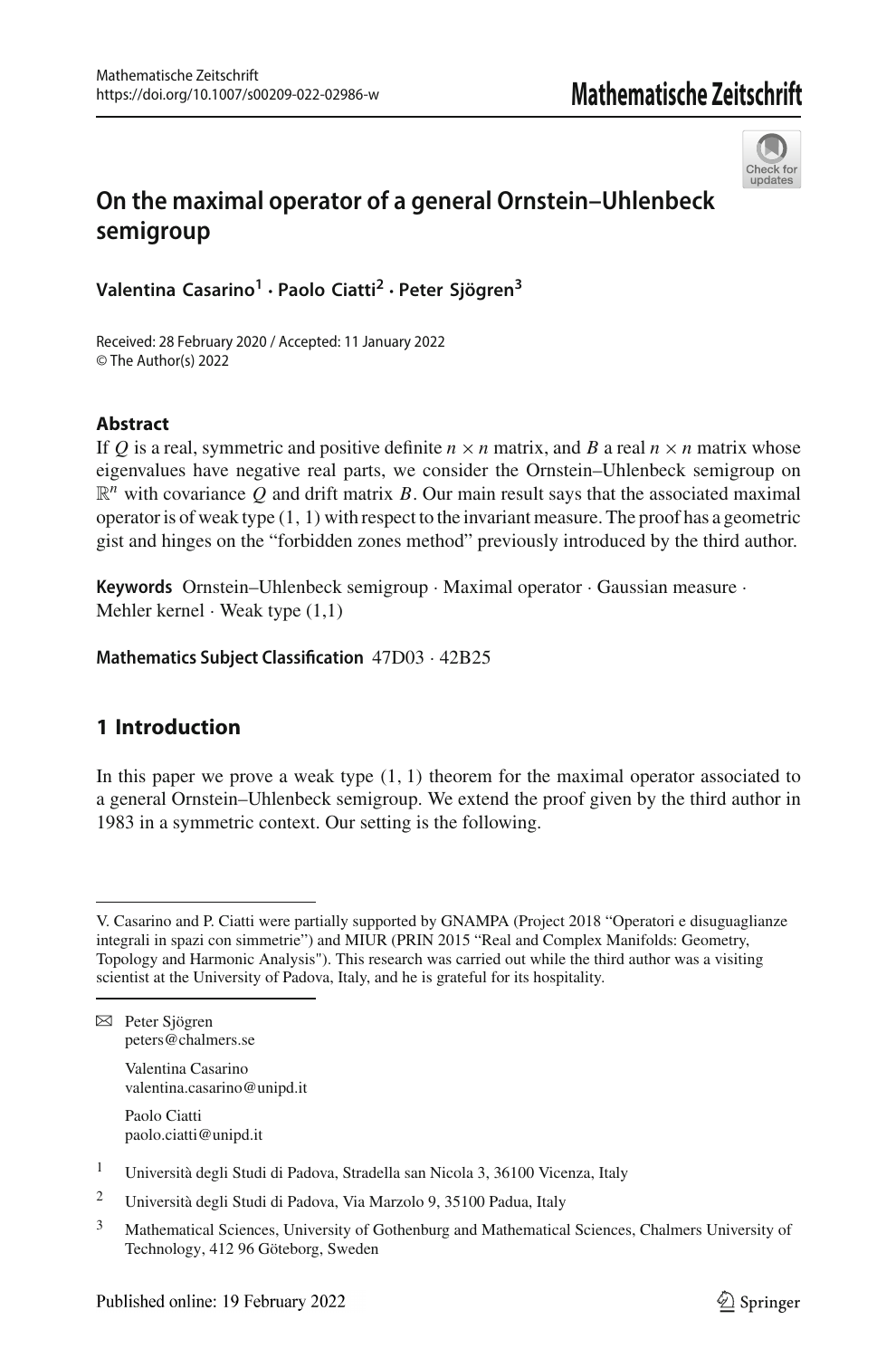In  $\mathbb{R}^n$  we will consider the semigroup generated by the elliptic operator

$$
\mathcal{L} = \frac{1}{2} \sum_{i,j=1}^{n} q_{ij} \frac{\partial^2}{\partial x_i \partial x_j} + \sum_{i,j=1}^{n} b_{ij} x_i \frac{\partial}{\partial x_j},
$$

or, equivalently,

$$
\mathcal{L} = \frac{1}{2} tr(Q\nabla^2) + \langle Bx, \nabla \rangle,
$$

where  $\nabla$  is the gradient and  $\nabla^2$  the Hessian. Here  $Q = (q_{ij})$  is a real, symmetric and positive definite  $n \times n$  matrix, indicating the covariance of *L*. The real  $n \times n$  matrix  $B = (b_{ij})$  is negative in the sense that all its eigenvalues have negative real parts, and it gives the drift of *L*.

The semigroup is formally  $H_t = e^{t\mathcal{L}}$ ,  $t > 0$ , but to write it more explicitly we first introduce the positive definite, symmetric matrices

<span id="page-2-3"></span>
$$
Q_t = \int_0^t e^{sB} Q e^{sB^*} ds, \qquad 0 < t \leq +\infty,\tag{1.1}
$$

and the normalized Gaussian measures  $\gamma_t$  in  $\mathbb{R}^n$ , with  $t \in (0, +\infty]$ , having density

$$
y \mapsto (2\pi)^{-\frac{n}{2}} (\det Q_t)^{-\frac{1}{2}} \exp \left(-\frac{1}{2} \langle Q_t^{-1} y, y \rangle \right)
$$

with respect to Lebesgue measure. Then for functions *f* in the space of bounded continuous functions in  $\mathbb{R}^n$  one has

<span id="page-2-2"></span>
$$
\mathcal{H}_t f(x) = \int f(e^{tB} x - y) d\gamma_t(y), \quad x \in \mathbb{R}^n,
$$
\n(1.2)

a formula due to Kolmogorov. The measure  $\gamma_{\infty}$  is invariant under the action of  $\mathcal{H}_t$ ; it will be our basic measure, replacing Lebesgue measure.

We remark that  $(\mathcal{H}_t)_{t>0}$  is the transition semigroup of the stochastic process

$$
\chi(x,t) = e^{tB} + \int_0^t e^{(t-s)B} dW(s),
$$

where *W* is a Brownian motion in  $\mathbb{R}^n$  with covariance *Q*.

We are interested in the maximal operator defined as

$$
\mathcal{H}_* f(x) = \sup_{t>0} \big|\mathcal{H}_t f(x)\big|.
$$

<span id="page-2-1"></span>Under the above assumptions on *Q* and *B*, our main result is the following.

**Theorem 1.1** *The Ornstein–Uhlenbeck maximal operator H*<sup>∗</sup> *is of weak type* (1, 1) *with respect to the invariant measure*  $\gamma_{\infty}$ *, with an operator quasinorm that depends only on the dimension and the matrices Q and B.*

In other words, the inequality

<span id="page-2-0"></span>
$$
\gamma_{\infty}\{x \in \mathbb{R}^n : \mathcal{H}_* f(x) > \alpha\} \le \frac{C}{\alpha} \|f\|_{L^1(\gamma_{\infty})}, \qquad \alpha > 0,
$$
\n(1.3)

holds for all functions  $f \in L^1(\gamma_\infty)$ , with  $C = C(n, Q, B)$ .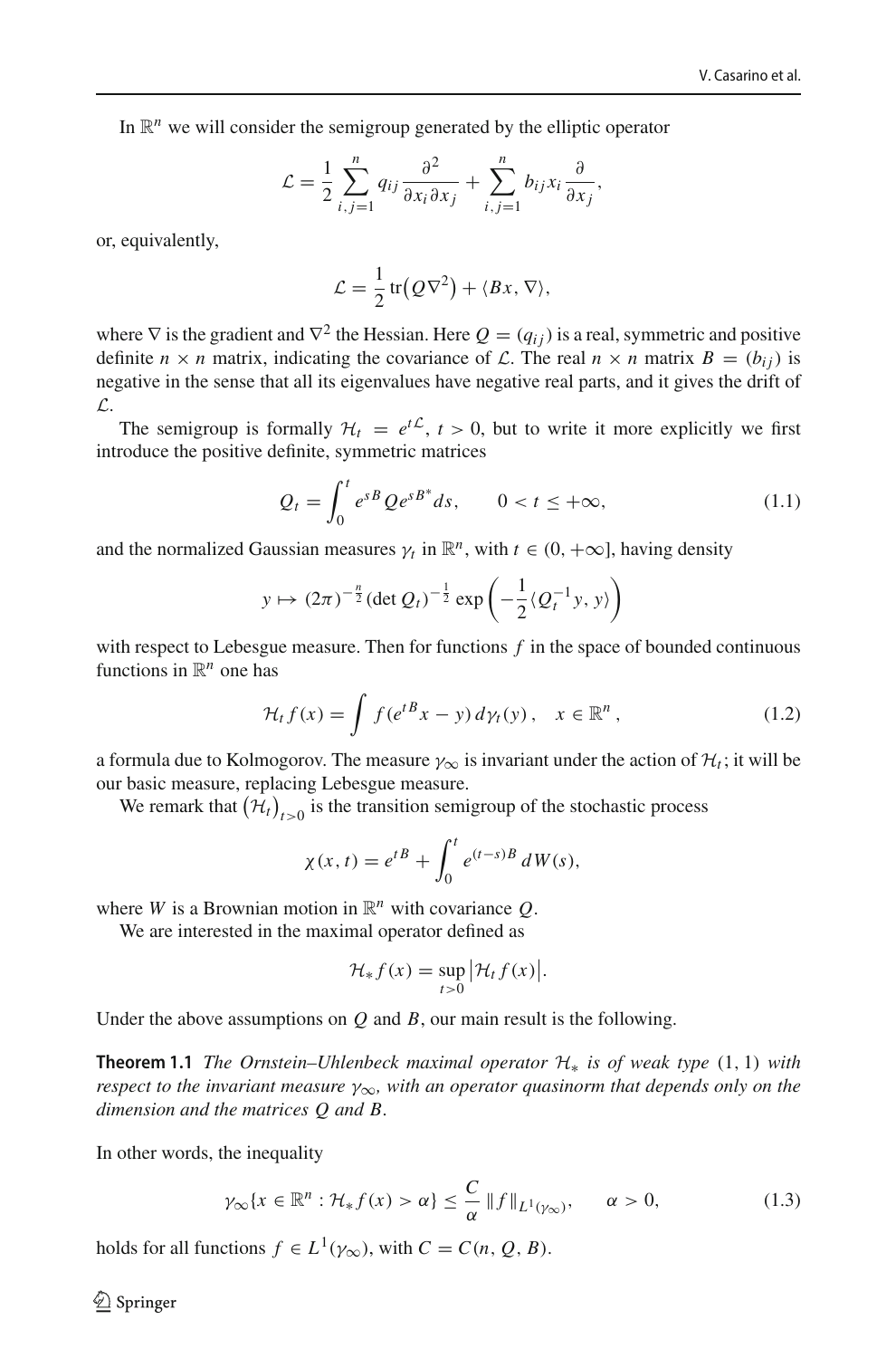For large values of the time parameter, we also obtain a refinement of this result. Indeed, we prove in Proposition [6.1](#page-14-0) that

<span id="page-3-0"></span>
$$
\gamma_{\infty} \left\{ x \in \mathbb{R}^n : \sup_{t > 1} |\mathcal{H}_t f(x)| > \alpha \right\} \le \frac{C}{\alpha \sqrt{\log \alpha}} \tag{1.4}
$$

for large  $\alpha > 0$  and all normalized functions  $f \in L^1(\gamma_\infty)$ . Here  $C = C(n, Q, B)$ , and this estimate is shown to be sharp. It cannot be extended to *H*∗, since the maximal operator corresponding to small values of *t* only satisfies the ordinary weak type inequality. This sharpening is not surprising, in the light of some recent results for the standard case  $Q = I$ and  $B = -I$  by Lehec [\[8\]](#page-21-0). He proved the following conjecture, proposed by Ball, Barthe, Bednorz, Oleszkiewicz and Wolff [\[2](#page-20-0)]:

For each fixed  $t > 0$ , there exists a function  $\psi_t = \psi_t(\alpha)$ , with  $\lim_{\alpha \to +\infty} \psi_t(\alpha) = 0$ , satisfying

$$
\gamma_{\infty}\{x\in\mathbb{R}^n:|\mathcal{H}_t f(x)|>\alpha\}\leq \frac{\psi_t(\alpha)}{\alpha}
$$

for all large  $\alpha > 0$  and all  $f \in L^1(\gamma_\infty)$  such that  $||f||_{L^1(\gamma_\infty)} = 1$ . Lehec proved this conjecture with  $\psi_t(\alpha) = C(t)/\sqrt{\log \alpha}$  independent of the dimension, and this  $\psi_t$  is sharp. Our estimates depend strongly on the dimension  $n$ , but on the other hand we estimate the supremum over large *t*.

The history of  $H_*$  is quite long and started with the first attempts to prove  $L^p$  estimates. When  $(\mathcal{H}_t)_{t>0}$  is symmetric, i.e., when each operator  $\mathcal{H}_t$  is self-adjoint on  $L^2(\gamma_\infty)$ , then  $\mathcal{H}_*$ is bounded on  $L^p(\gamma_\infty)$  for  $1 < p \leq \infty$ , as a consequence of the general Littlewood–Paley– Stein theory for symmetric semigroups of contractions on  $L^p$  spaces [\[16,](#page-21-1) Ch. III].

It is easy to see that the maximal operator is unbounded on  $L^1(\gamma_\infty)$ . This led, about fifty years ago, to the study of the weak type (1, 1) of  $H_*$  with respect to  $\gamma_\infty$ . The first positive result is due to B. Muckenhoupt  $[13]$  $[13]$ , who proved the estimate  $(1.3)$  in the one-dimensional case with  $Q = I$  and  $B = -I$ . The analogous question in the higher-dimensional case was an open problem until 1983, when the third author  $[15]$  $[15]$  proved the weak type  $(1, 1)$  in any finite dimension. Other proofs are due to Menárguez, Pérez and Soria [\[11\]](#page-21-4) (see also [\[10,](#page-21-5) [14\]](#page-21-6)) and to Garcìa-Cuerva, Mauceri, Meda, Sjögren and Torrea [\[7\]](#page-20-1). Moreover, a different proof of the weak type (1, 1) of *H*∗, based on a covering lemma halfway between covering results by Besicovitch and Wiener, was given by Aimar, Forzani and Scotto [\[1\]](#page-20-2). A nice overview of the literature may be found in [\[17](#page-21-7), Ch.4].

In [\[4](#page-20-3)] the present authors recently considered a normal Ornstein–Uhlenbeck semigroup in  $\mathbb{R}^n$ , that is, we assumed that  $\mathcal{H}_t$  is for each  $t > 0$  a normal operator on  $L^2(\gamma_\infty)$ . Under this extra assumption, we proved that the associated maximal operator is of weak type  $(1, 1)$ with respect to the invariant measure  $\gamma_{\infty}$ . This extends earlier work in the non-symmetric framework by Mauceri and Noselli [\[9](#page-21-8)], who proved that if  $Q = I$  and  $B = \lambda (R - I)$  for some positive  $\lambda$  and a real skew-symmetric matrix *R* generating a periodic group, then the maximal operator  $\mathcal{H}_*$  is of weak type  $(1, 1)$ .

In Theorem [1.1](#page-2-1) we go beyond the hypothesis of normality. The proof has a geometric core and relies on the *ad hoc* technique developed by the third author in [\[15](#page-21-3)]. It is worth noticing that, while the proof in [\[4](#page-20-3)] required an analysis of the special case when  $Q = I$ and  $B = (-\lambda_1, \ldots, -\lambda_n)$ , with  $\lambda_j > 0$  for  $j = 1, \ldots, n$ , and then the application of factorization results, we apply here directly, avoiding many intermediate steps, the "forbidden zones" technique introduced in [\[15](#page-21-3)].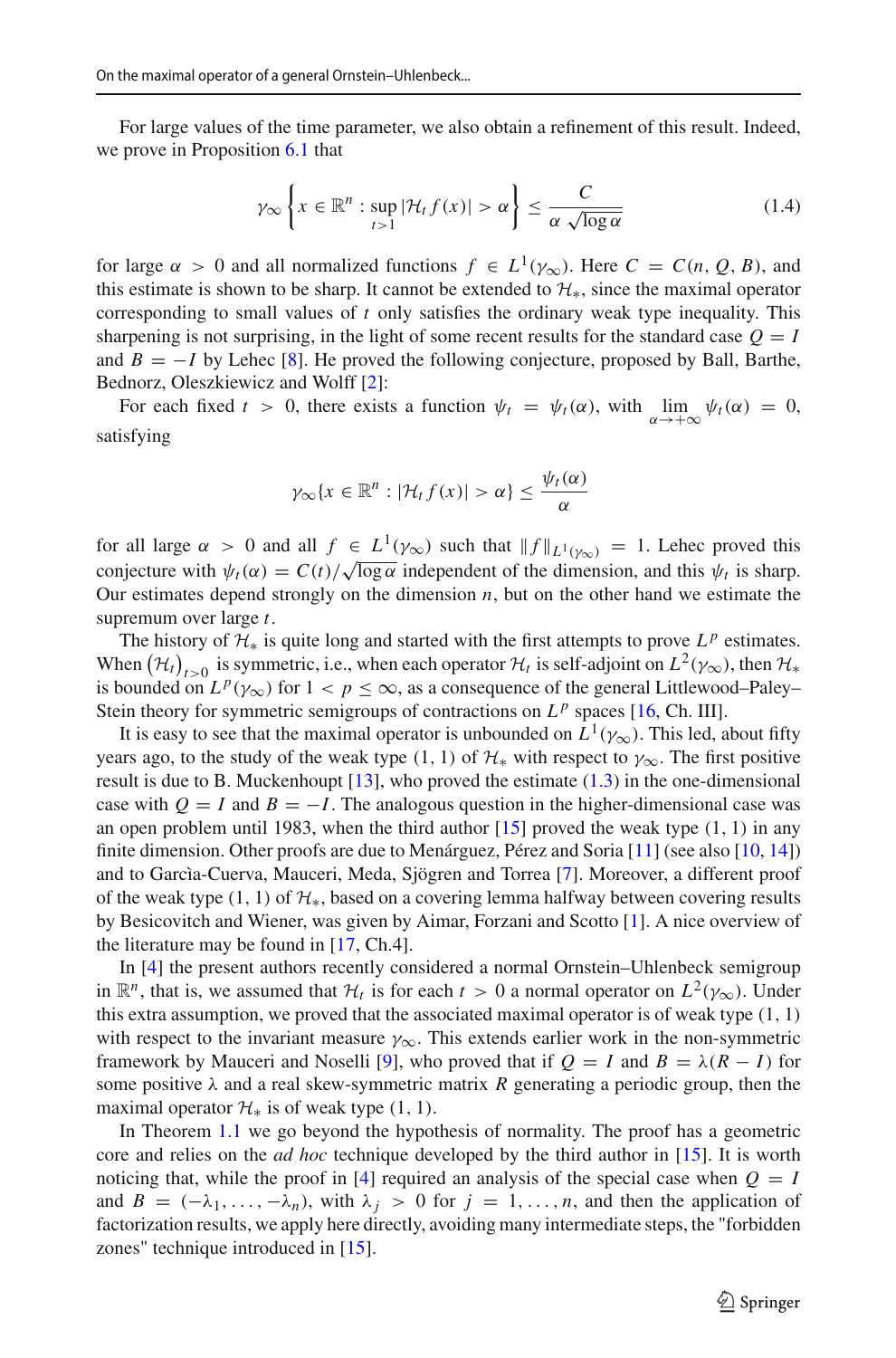Since the maximal operator  $\mathcal{H}_*$  is trivially bounded from  $L^{\infty}$  to  $L^{\infty}$ , we obtain by interpolation the following corollary.

**Corollary 1.2** *The Ornstein–Uhlenbeck maximal operator*  $\mathcal{H}_*$  *is bounded on*  $L^p(\gamma_\infty)$  *for all*  $p > 1$ .

This result improves Theorem 4.2 in [\[9](#page-21-8)], where the  $L^p$  boundedness of  $\mathcal{H}_*$  is proved for all  $p > 1$  in the normal framework, under the additional assumption that the infinitesimal generator of  $(\mathcal{H}_t)_{t>0}$  is a sectorial operator of angle less than  $\pi/2$ .

In this paper we focus our attention on the Ornstein–Uhlenbeck semigroup in  $\mathbb{R}^n$ . In view of possible applications to stochastic analysis and to SPDE's, it would be very interesting to investigate the case of the infinite-dimensional Ornstein-Uhlenbeck maximal operator as well (see [\[3,](#page-20-4) [6](#page-20-5), [18\]](#page-21-9) for an introduction to the infinite-dimensional setting). The Riesz transforms associated to a general Ornstein–Uhlenbeck semigroup in  $\mathbb{R}^n$  have been studied in the authors' paper [\[5\]](#page-20-6).

The scheme of the paper is as follows. In Sect. [2](#page-4-0) we introduce the Mehler kernel  $K_t(x, u)$ , that is, the integral kernel of  $\mathcal{H}_t$ . Some estimates for the norm and the determinant of  $Q_t$  and related matrices are provided in Sect. [3.](#page-6-0) As a consequence, we obtain bounds for the Mehler kernel. In Sect. [4](#page-8-0) we consider the relevant geometric features of the problem, and introduce in Sect. [4.1](#page-8-1) a system of polar-like coordinates. We also express Lebesgue measure in terms of these coordinates. Sections [5,](#page-12-0) [6,](#page-14-1) [7](#page-16-0) and [8](#page-16-1) are devoted to the proof of Theorem [1.1.](#page-2-1) First, Sect. [5](#page-12-0) introduces some preliminary simplifications of the proof; in particular, we restrict the variable *x* to an ellipsoidal annulus. In Sect. [6](#page-14-1) we consider the supremum in the definition of the maximal operator taken only over  $t > 1$  and prove the sharp estimate [\(1.4\)](#page-3-0). Section [7](#page-16-0) is devoted to the case of small *t* under an additional local condition. Finally, in Sect. [8](#page-16-1) we treat the remaining case and conclude the proof of Theorem [1.1,](#page-2-1) by proving the estimate  $(1.3)$  for small *t* under a global assumption.

In the following, we use the "variable constant convention", according to which the symbols  $c > 0$  and  $C < \infty$  will denote constants which are not necessarily equal at different occurrences. They all depend only on the dimension and on *Q* and *B*. For any two nonnegative quantities *a* and *b* we write  $a \leq b$  instead of  $a \leq Cb$  and  $a \geq b$  instead of  $a \geq cb$ . The symbol  $a \simeq b$  means that both  $a \lesssim b$  and  $a \gtrsim b$  hold.

By N we mean the set of all nonnegative integers. If *A* is an  $n \times n$  matrix, we write  $||A||$ for its operator norm on  $\mathbb{R}^n$  with the Euclidean norm  $|\cdot|$ .

#### <span id="page-4-0"></span>**2 The Mehler kernel**

For  $t > 0$ , the difference

<span id="page-4-1"></span>
$$
Q_{\infty} - Q_t = \int_t^{\infty} e^{sB} Q e^{sB^*} ds
$$
 (2.1)

is a symmetric and strictly positive definite matrix. So is the matrix

<span id="page-4-3"></span>
$$
Q_t^{-1} - Q_\infty^{-1} = Q_t^{-1} (Q_\infty - Q_t) Q_\infty^{-1},
$$
\n(2.2)

and we can define

<span id="page-4-2"></span>
$$
D_t = (Q_t^{-1} - Q_\infty^{-1})^{-1} Q_t^{-1} e^{tB}, \qquad t > 0.
$$
 (2.3)

 $\mathcal{L}$  Springer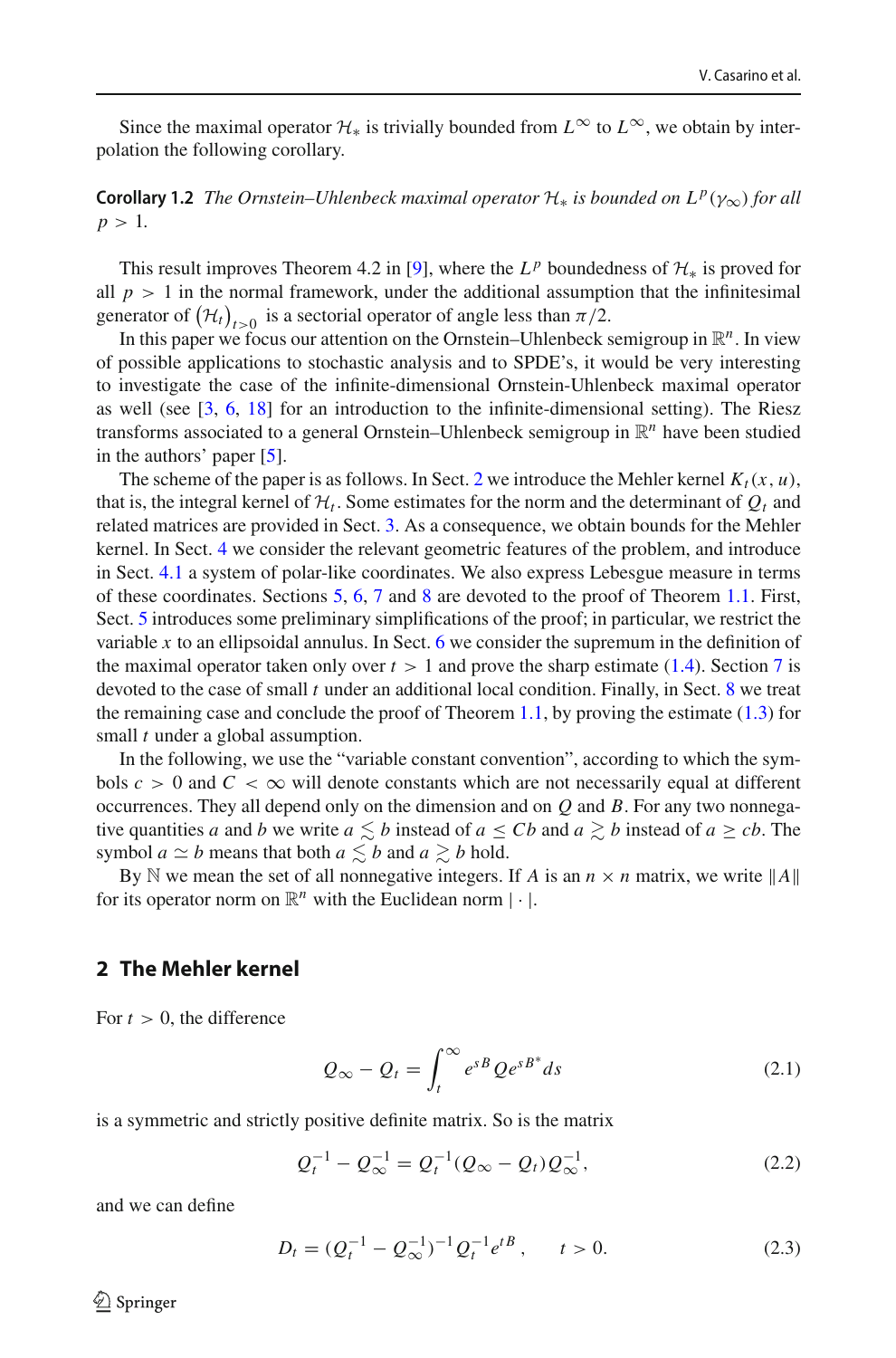Then formula [\(1.2\)](#page-2-2), the definition of the Gaussian measure and some elementary computations yield

$$
\mathcal{H}_t f(x) = (2\pi)^{-\frac{n}{2}} (\det Q_t)^{-\frac{1}{2}} \int f(e^{tB}x - y) \exp\left[ -\frac{1}{2} \langle Q_t^{-1}y, y \rangle \right] dy
$$
  
=  $\left( \frac{\det Q_{\infty}}{\det Q_t} \right)^{1/2} \exp\left[ \frac{1}{2} \langle Q_t^{-1} e^{tB}x, D_t x - e^{tB}x \rangle \right]$   
 $\times \int f(u) \exp\left[ \frac{1}{2} \langle (Q_{\infty}^{-1} - Q_t^{-1})(u - D_t x), u - D_t x \rangle \right] d\gamma_{\infty}(u),$  (2.4)

<span id="page-5-1"></span>where we repeatedly used the fact that  $Q_{\infty}^{-1} - Q_t^{-1}$  is symmetric. We now express the matrix  $D_t$  in various ways.

**Lemma 2.1** *For all*  $x \in \mathbb{R}^n$  *and*  $t > 0$  *we have* 

(i)  $D_t = Q_\infty e^{-tB^*} Q_\infty^{-1};$ (ii)  $D_t = e^{tB} + Q_t e^{-tB^*} Q_{\infty}^{-1}$ .

*Proof* (i) The formulae  $(2.1)$  and  $(1.1)$  imply

<span id="page-5-2"></span><span id="page-5-0"></span>
$$
Q_{\infty} - Q_t = e^{tB} Q_{\infty} e^{tB^*}
$$
 (2.5)

(see also  $[12, \text{formula } (2.1)]$  $[12, \text{formula } (2.1)]$ ). From  $(2.3)$  and  $(2.2)$  it follows that

$$
D_t = Q_\infty (Q_\infty - Q_t)^{-1} e^{tB},
$$

and combining this with  $(2.5)$  we arrive at (i).

(ii) Multiplying [\(2.5\)](#page-5-0) by  $e^{-t} B^* Q^{-1}_{\infty}$  from the right, we obtain

$$
Q_{\infty}e^{-tB^*}Q_{\infty}^{-1}-Q_t e^{-tB^*}Q_{\infty}^{-1}=e^{tB},
$$

and (ii) now follows from (i).

By means of (i) in this lemma, we can define  $D_t$  for all  $t \in \mathbb{R}$ , and they will form a one-parameter group of matrices.

Now (ii) in Lemma [2.1](#page-5-1) yields

$$
\langle Q_t^{-1}e^{tB}x, D_t x - e^{tB}x \rangle = \langle Q_t^{-1}e^{tB}x, Q_t e^{-tB^*}Q_{\infty}^{-1}x \rangle = \langle Q_{\infty}^{-1}x, x \rangle.
$$

Thus [\(2.4\)](#page-5-2) may be rewritten as

$$
\mathcal{H}_t f(x) = \int K_t(x, u) f(u) d\gamma_\infty(u),
$$

where  $K_t$  denotes the Mehler kernel, given by

$$
K_t(x, u)
$$
  
=  $\left(\frac{\det Q_{\infty}}{\det Q_t}\right)^{1/2} \exp(R(x)) \exp\left[-\frac{1}{2}\left((Q_t^{-1} - Q_{\infty}^{-1})(u - D_t x), u - D_t x\right)\right]$  (2.6)

for  $x, u \in \mathbb{R}^n$ . Here we introduced the quadratic form

$$
R(x) = \frac{1}{2} \langle Q_\infty^{-1} x, x \rangle, \quad x \in \mathbb{R}^n.
$$

<span id="page-5-3"></span> $\hat{\mathfrak{D}}$  Springer

 $\Box$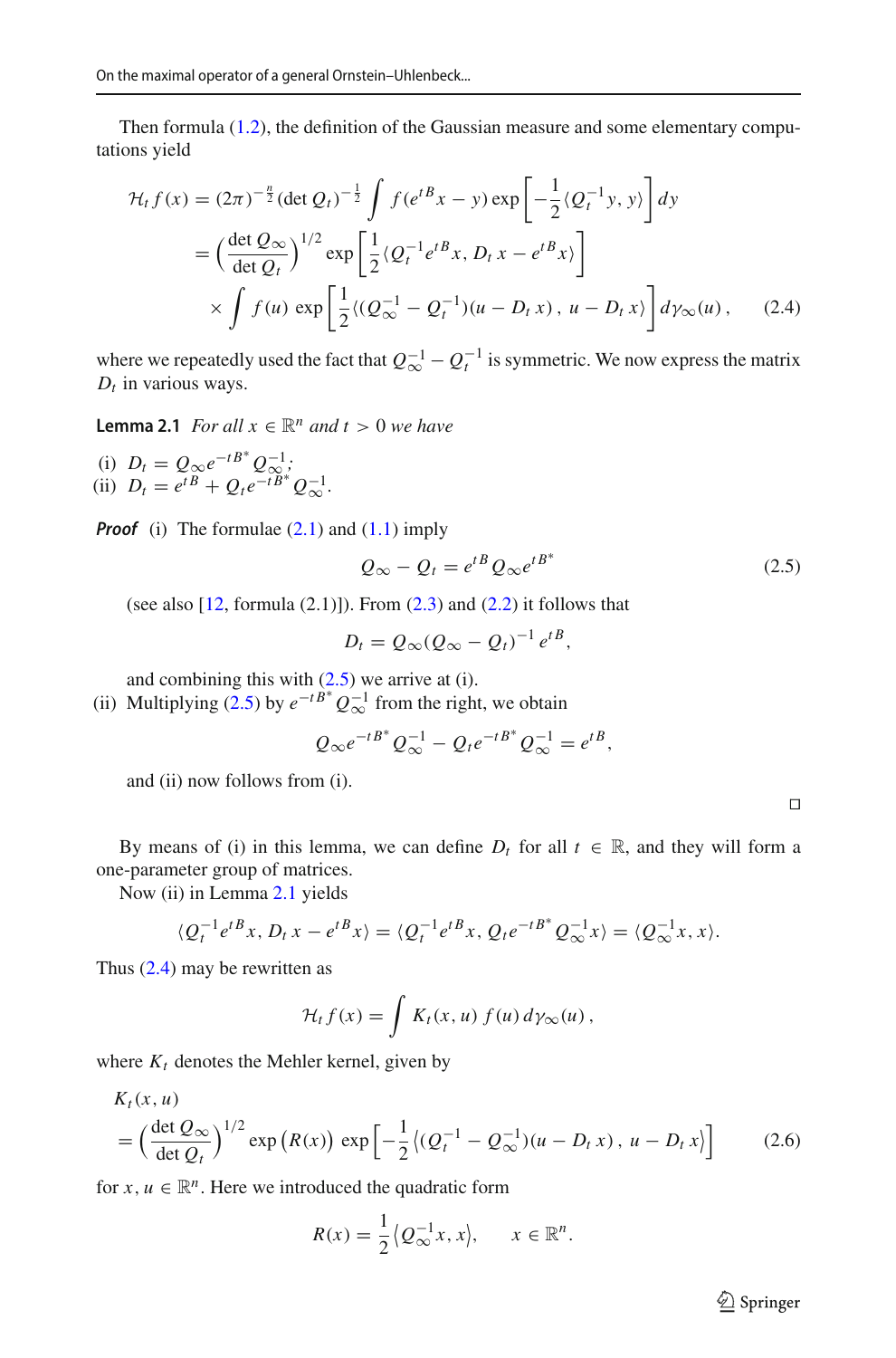#### <span id="page-6-0"></span>**3 Some auxiliary results**

<span id="page-6-2"></span>In this section we collect some preliminary bounds, which will be essential for the sequel.

**Lemma 3.1** *For* 
$$
s > 0
$$
 *and for all*  $x \in \mathbb{R}^n$  *the matrices*  $D_s$  *and*  $D_{-s} = D_s^{-1}$  *satisfy*  

$$
e^{cs}|x| \lesssim |D_s x| \lesssim e^{Cs}|x|,
$$

*and*

$$
e^{-Cs}|x| \lesssim |D_{-s} x| \lesssim e^{-cs}|x|.
$$

*This also holds with D<sub>s</sub> replaced by*  $e^{-sB}$  *and*  $e^{-sB^*}$ *.* 

*Proof* We make a Jordan decomposition of  $B^*$ , thus writing it as the sum of a complex diagonal matrix and a triangular, nilpotent matrix, which commute with each other. This leads to expressions for  $e^{-sB^*}$  and  $e^{sB^*}$ , and since  $B^*$  like *B* has only eigenvalues with negative real parts, we see that

<span id="page-6-1"></span>
$$
||e^{-sB^*}|| \lesssim e^{Cs} \qquad \text{and} \qquad ||e^{sB^*}|| \lesssim e^{-cs}.
$$
 (3.1)

From (i) in Lemma [2.1,](#page-5-1) we now get the claimed upper estimates for  $D_{\pm s}$ . To prove the lower estimate for *Ds*, we write

$$
|x|=|D_{-s} D_s x|\lesssim e^{-cs}|D_s x|.
$$

The other parts of the lemma are completely analogous.

<span id="page-6-3"></span>In the following lemma, we collect estimates of some basic quantities related to the matrices  $O_t$ .

**Lemma 3.2** *For all*  $t > 0$  *we have* 

(i) det  $Q_t \simeq (\min(1, t))^n$ ;  $(iii)$   $||Q_t^{-1}|| \simeq (\min(1, t))^{-1}$ ; (iii)  $||Q_{\infty} - Q_t|| \leq e^{-ct}$ ;  $(\text{iv})$   $||Q_t^{-1} - Q_{\infty}^{-1}|| \lesssim t^{-1} e^{-ct}$ ; (v)  $\| \left( Q_t^{-1} - Q_{\infty}^{-1} \right)^{-1/2} \| \lesssim t^{1/2} e^{Ct}$ .

*Proof* (i) and (ii) Using [\(3.1\)](#page-6-1), we see that for each  $t > 0$  and for all  $v \in \mathbb{R}^n$ 

$$
\langle Q_t v, v \rangle = \left\langle \int_0^t e^{sB} Q e^{sB^*} v \, ds, v \right\rangle = \int_0^t \langle Q^{1/2} e^{sB^*} v, Q^{1/2} e^{sB^*} v \rangle \, ds
$$
  
=  $\int_0^t |Q^{1/2} e^{sB^*} v|^2 \, ds \simeq \int_0^t |e^{sB^*} v|^2 \, ds$   
 $\lesssim \int_0^t e^{-cs} \, ds |v|^2 \simeq \min(1, t) |v|^2.$ 

Since  $\| \left( e^{s B^*} \right)^{-1} \| = \| e^{-s B^*} \| \leq e^{Cs}$ , there is also a lower estimate

$$
\int_0^t |e^{sB^*}v|^2 ds \gtrsim \int_0^t e^{-Cs} ds |v|^2 \simeq \min(1,t)|v|^2.
$$

Thus any eigenvalue of  $Q_t$  has order of magnitude min(1, t), and (i) and (ii) follow.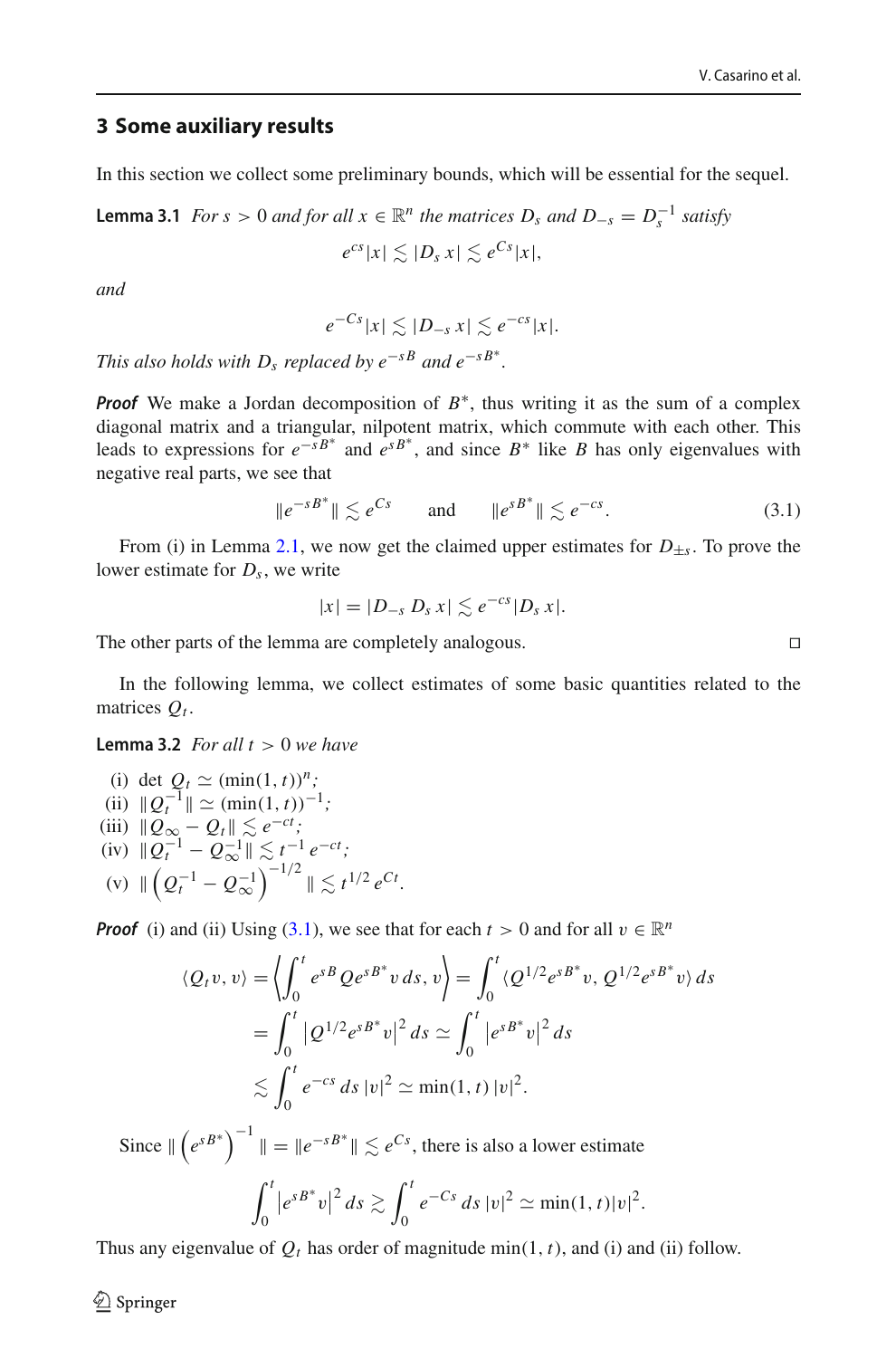(iii) From the definition of  $Q_t$  and [\(3.1\)](#page-6-1), we get

$$
\|Q_{\infty}-Q_t\|=\left\|\int_t^{\infty}e^{sB}Qe^{sB^*}ds\right\|\lesssim e^{-ct}.
$$

(iv) Using now (ii) and (iii), we have

$$
\|Q_t^{-1} - Q_\infty^{-1}\| = \|Q_t^{-1}(Q_\infty - Q_t)Q_\infty^{-1}\| \lesssim \|Q_t^{-1}\| \|Q_\infty - Q_t\|
$$
  
\$\lesssim (\min(1, t))^{-1} e^{-ct} \lesssim t^{-1} e^{-ct} .

(v) Since  $||A^{1/2}|| = ||A||^{1/2}$  for any symmetric positive definite matrix *A*, we consider  $(Q_t^{-1} - Q_{\infty}^{-1})^{-1}$ , which can be rewritten as

$$
(Q_t^{-1} - Q_\infty^{-1})^{-1} = (Q_\infty^{-1}(Q_\infty - Q_t)Q_t^{-1})^{-1} = Q_t(Q_\infty - Q_t)^{-1}Q_\infty.
$$
 (3.2)

It follows from [\(2.5\)](#page-5-0) that  $(Q_{\infty} - Q_t)^{-1} = e^{-tB^*} Q_{\infty}^{-1} e^{-tB}$ , so that

<span id="page-7-0"></span>
$$
\| (Q_{\infty} - Q_t)^{-1} \| \lesssim e^{Ct}
$$

as a consequence of [\(3.2\)](#page-7-0). Inserting this and the simple estimate  $\|Q_t\| \lesssim t$  in (3.2), we obtain  $||(Q_t^{-1} - Q_\infty^{-1})^{-1}|| \lesssim t e^{Ct}$ , and (v) follows.  $□$ 

<span id="page-7-1"></span>**Proposition 3.3** *For t* > 1 *and*  $w \in \mathbb{R}^n$ *, we have* 

$$
\langle (Q_t^{-1}-Q_\infty^{-1})D_t w, D_t w \rangle \simeq |w|^2.
$$

**Proof** By  $(2.3)$  and Lemma [2.1](#page-5-1) (i) we have

$$
\langle (Q_t^{-1} - Q_\infty^{-1})D_t w, D_t w \rangle = \langle Q_t^{-1} e^{t B} w, Q_\infty e^{-t B^*} Q_\infty^{-1} w \rangle
$$
  
=  $\langle Q_\infty Q_t^{-1} e^{t B} w, e^{-t B^*} Q_\infty^{-1} w \rangle.$ 

Since  $Q_{\infty}Q_t^{-1} = I + (Q_{\infty} - Q_t)Q_t^{-1}$ , this leads to

$$
\langle (Q_t^{-1} - Q_\infty^{-1})D_t w, D_t w \rangle
$$
  
=  $\langle e^{tB}w, e^{-tB^*}Q_\infty^{-1}w \rangle + \langle (Q_\infty - Q_t)Q_t^{-1}e^{tB}w, e^{-tB^*}Q_\infty^{-1}w \rangle$   
=  $\langle Q_\infty^{-1}w, w \rangle + \langle e^{-tB}(Q_\infty - Q_t)Q_t^{-1}e^{tB}w, Q_\infty^{-1}w \rangle.$ 

Here  $\langle Q_{\infty}^{-1}w, w \rangle \simeq |w|^2$ . Using [\(2.1\)](#page-4-1) and then the definition of  $Q_{\infty}$ , we observe that the last term can be written as

$$
\left\langle \int_{t}^{\infty} e^{(s-t)B} Q e^{(s-t)B^*} ds e^{tB^*} Q_{t}^{-1} e^{tB} w, Q_{\infty}^{-1} w \right\rangle
$$
  
=\left\langle Q\_{\infty} e^{tB^\*} Q\_{t}^{-1} e^{tB} w, Q\_{\infty}^{-1} w \right\rangle  
=\left\langle e^{tB^\*} Q\_{t}^{-1} e^{tB} w, w \right\rangle  
=\left| Q\_{t}^{-1/2} e^{tB} w \right|^2. (3.3)

Since  $|Q_t^{-1/2}e^{tB}w|^2 \lesssim |w|^2$  for  $t \ge 1$  by Lemmata [3.1](#page-6-2) and [3.2](#page-6-3) (ii), the proposition follows. $\Box$ 

We finally give estimates of the kernel  $K_t$ , for small and large values of *t*. When  $t \leq 1$ , one has  $\|(Q_t^{-1} - Q_\infty^{-1})^{1/2}\| \simeq t^{-1/2}$  and  $\|(Q_t^{-1} - Q_\infty^{-1})^{-1/2}\| \simeq t^{1/2}$ , by (iv) and (v) in Lemma [3.2.](#page-6-3) Combined with [\(2.6\)](#page-5-3), this implies

 $\hat{\mathfrak{D}}$  Springer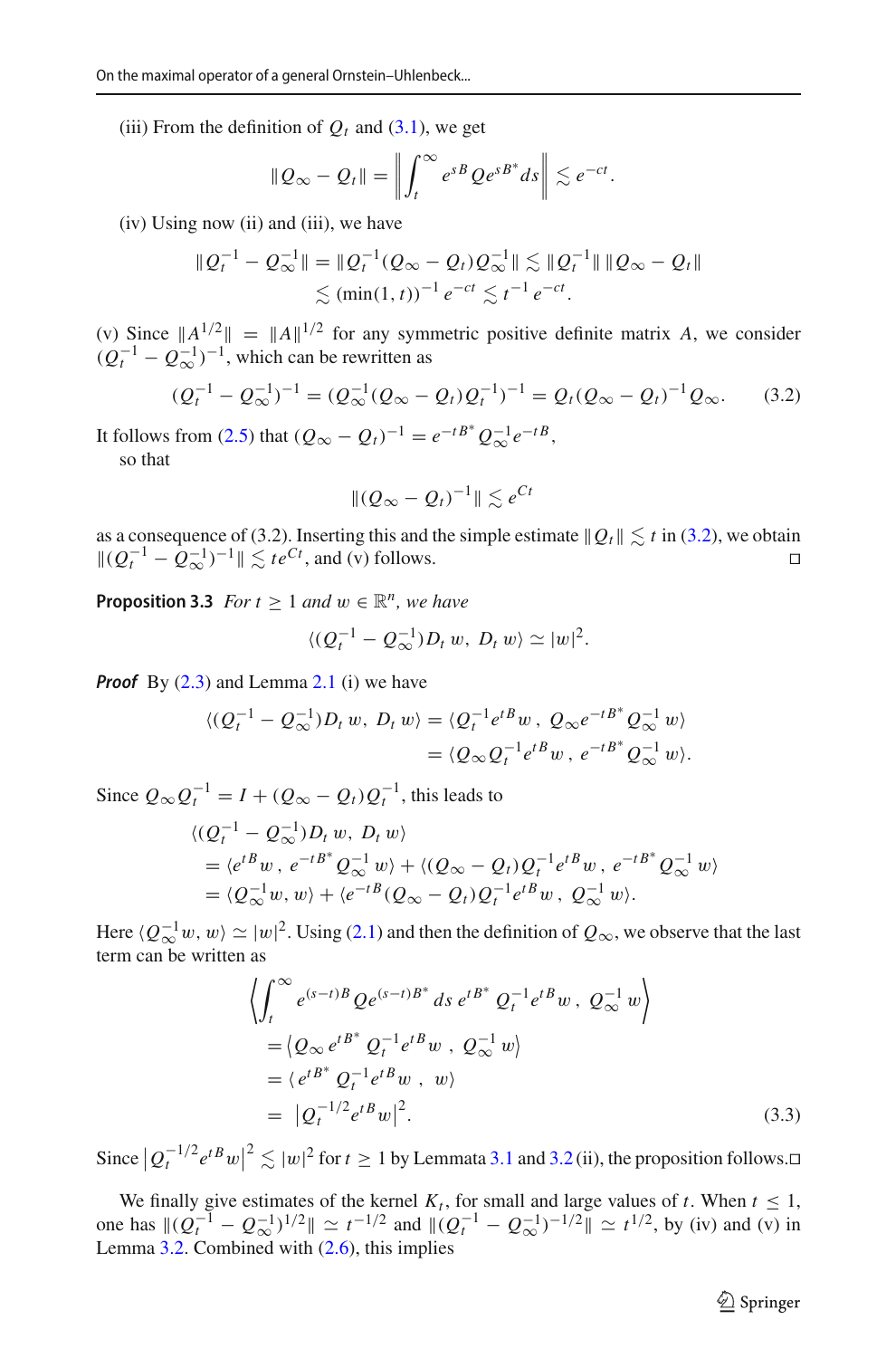<span id="page-8-6"></span>
$$
\frac{e^{R(x)}}{t^{n/2}}\exp\left(-C\,\frac{|u-D_tx|^2}{t}\right)\lesssim K_t(x,u)\lesssim\frac{e^{R(x)}}{t^{n/2}}\exp\left(-C\,\frac{|u-D_tx|^2}{t}\right),\quad 0\n(3.4)
$$

**Lemma 3.4** *For t* > 1 *and x, u*  $\in \mathbb{R}^n$ *, we have* 

<span id="page-8-5"></span>
$$
e^{R(x)} \exp \Big[ -C \big| D_{-t} u - x \big|^2 \Big] \lesssim K_t(x, u) \lesssim e^{R(x)} \exp \Big[ -c \big| D_{-t} u - x \big|^2 \Big]. \tag{3.5}
$$

*Proof* This follows from [\(2.6\)](#page-5-3), if we write  $u - D_t x = D_t (D_{-t} u - x)$  and apply Proposition 3.3 with  $w = D_{-t} u - x$ . [3.3](#page-7-1) with  $w = D_{-t} u - x$ .

#### <span id="page-8-0"></span>**4 Geometric aspects of the problem**

#### <span id="page-8-1"></span>**4.1 A system of adapted polar coordinates**

We first need a technical lemma.

**Lemma 4.1** *For all x in*  $\mathbb{R}^n$  *and*  $s \in \mathbb{R}$ *, we have* 

<span id="page-8-2"></span>
$$
\langle B^* \mathcal{Q}_{\infty}^{-1} x, x \rangle = -\frac{1}{2} \, | \mathcal{Q}^{1/2} \, \mathcal{Q}_{\infty}^{-1} x |^2; \tag{4.1}
$$

$$
\frac{\partial}{\partial s}D_s x = -Q_\infty B^* Q_\infty^{-1} D_s x = -Q_\infty e^{-sB^*} B^* Q_\infty^{-1} x; \tag{4.2}
$$

$$
\frac{\partial}{\partial s}R(D_s x) = \frac{1}{2} |Q^{1/2} Q_{\infty}^{-1} D_s x|^2 \simeq |D_s x|^2.
$$
 (4.3)

*Proof* To prove [\(4.1\)](#page-8-2), we use the definition of  $Q_{\infty}$  to write for any  $z \in \mathbb{R}^n$ 

<span id="page-8-4"></span><span id="page-8-3"></span>
$$
\langle B^*z, Q_{\infty}z \rangle = \int_0^{\infty} \langle B^*z, e^{sB} Q e^{sB^*}z \rangle ds
$$
  
= 
$$
\int_0^{\infty} \langle e^{sB^*} B^*z, Q e^{sB^*}z \rangle ds
$$
  
= 
$$
\frac{1}{2} \int_0^{\infty} \frac{d}{ds} \langle e^{sB^*}z, Q e^{sB^*}z \rangle ds
$$
  
= 
$$
-\frac{1}{2} |Q^{1/2}z|^2.
$$

Setting  $z = Q_{\infty}^{-1}x$ , we get [\(4.1\)](#page-8-2).

Further,  $(4.2)$  easily follows if we observe that

$$
\frac{\partial}{\partial s}D_s x = \frac{\partial}{\partial s}\left(Q_\infty e^{-sB^*}Q_\infty^{-1}x\right) = -Q_\infty B^* Q_\infty^{-1}Q_\infty e^{-sB^*}Q_\infty^{-1}x = -Q_\infty B^* Q_\infty^{-1}D_s x.
$$

Finally, we get by means of  $(4.2)$  and  $(4.1)$ 

$$
\frac{\partial}{\partial s}R(D_s x) = \frac{1}{2}\frac{\partial}{\partial s}\langle Q_{\infty}^{-1/2}D_s x, Q_{\infty}^{-1/2}D_s x \rangle
$$
  
= -\langle Q\_{\infty}^{-1/2}Q\_{\infty}B^\*Q\_{\infty}^{-1}D\_s x, Q\_{\infty}^{-1/2}D\_s x \rangle  
= \frac{1}{2}|\mathcal{Q}^{1/2}Q\_{\infty}^{-1}D\_s x|^2,

and  $(4.3)$  is verified.

 $\bigcirc$  Springer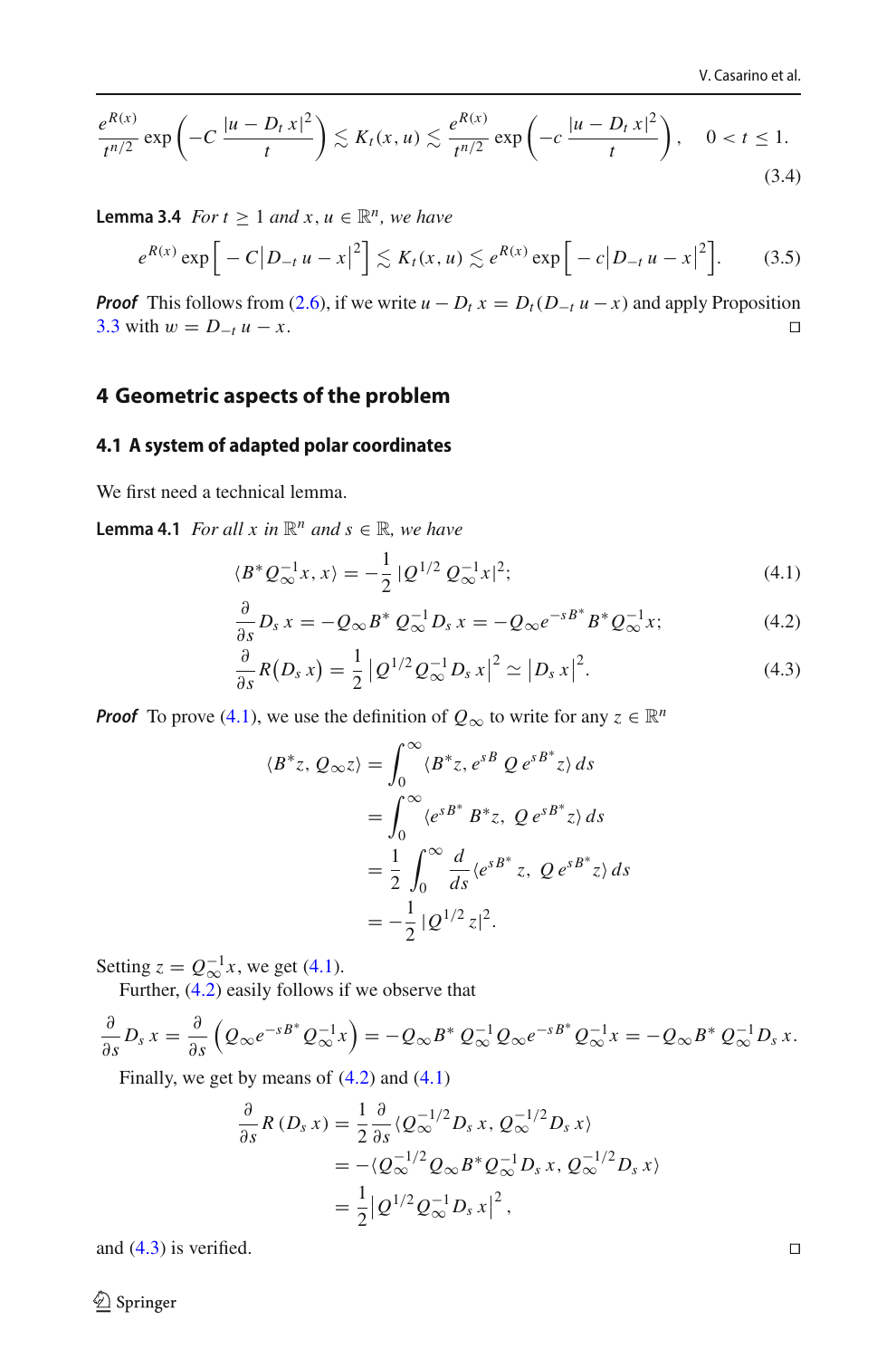We observe here that an integration of  $(4.2)$  leads to

<span id="page-9-2"></span>
$$
|x - D_t x| \lesssim t |x|, \qquad 0 \le t \le 1. \tag{4.4}
$$

Fix now  $\beta > 0$  and consider the ellipsoid

$$
E_{\beta} = \{x \in \mathbb{R}^n : R(x) = \beta\}.
$$

As a consequence of [\(4.3\)](#page-8-4), the map  $s \mapsto R(D_s z)$  is strictly increasing for each  $0 \neq z \in \mathbb{R}^n$ . Hence any  $x \in \mathbb{R}^n$ ,  $x \neq 0$ , can be written uniquely as

<span id="page-9-3"></span>
$$
x = D_s \tilde{x}, \qquad (4.5)
$$

for some  $\tilde{x} \in E_\beta$  and  $s \in \mathbb{R}$ . We consider *s* and  $\tilde{x}$  as the polar coordinates of *x*. Our estimates in what follows will be uniform in  $\beta$ .

Next, we shall write Lebesgue measure in terms of these polar coordinates. A normal vector to the surface  $E_\beta$  at the point  $\tilde{x} \in E_\beta$  is  $N(\tilde{x}) = Q_\alpha^{-1} \tilde{x}$ , and the tangent hyperplane at  $\tilde{x}$  is  $N(\tilde{x})^{\perp}$ . For  $s > 0$  the tangent hyperplane of the surface  $D_s E_\beta = \{D_s \tilde{x} : \tilde{x} \in E_\beta\}$  at the point *D<sub>s</sub>*  $\tilde{x}$  is  $D_s(\mathbf{N}(\tilde{x})^{\perp})$ , and a normal to  $D_s E_\beta$  at the same point is  $w = (D_s^{-1})^*(\mathbf{N}(\tilde{x}))$  $D_{-s}^* Q_{\infty}^{-1} \tilde{x} = Q_{\infty}^{-1} e^{sB} \tilde{x}.$ 

The scalar product of w and the tangent of the curve  $s \mapsto D_s \tilde{x}$  at the point  $D_s \tilde{x}$  is, because of  $(4.2)$  and  $(4.1)$ ,

$$
\left\langle \frac{\partial}{\partial s} D_s \tilde{x}, w \right\rangle
$$
  
= -\langle Q\_{\infty} e^{-sB^\*} B^\* Q\_{\infty}^{-1} \tilde{x}, Q\_{\infty}^{-1} e^{sB} \tilde{x} \rangle = -\langle B^\* Q\_{\infty}^{-1} \tilde{x}, \tilde{x} \rangle = \frac{1}{2} |Q^{1/2} Q\_{\infty}^{-1} \tilde{x}|^2 > 0. (4.6)

Thus the curve  $s \mapsto D_s \tilde{x}$  is transversal to each surface  $D_s E_\beta$ . Let  $dS_s$  denote the area measure of  $D_s E_\beta$ . Then Lebesgue measure is given in terms of our polar coordinates by

<span id="page-9-1"></span><span id="page-9-0"></span>
$$
dx = H(s, \tilde{x}) dSs (Ds \tilde{x}) ds, \qquad (4.7)
$$

where

$$
H(s,\tilde{x}) = \left\langle \frac{\partial}{\partial s} D_s \tilde{x}, \frac{w}{|w|} \right\rangle = \frac{|Q^{1/2} Q_{\infty}^{-1} \tilde{x}|^2}{2 |Q_{\infty}^{-1} e^{s B} \tilde{x}|}.
$$

To see how  $dS<sub>s</sub>$  varies with *s*, we take a continuous function  $\varphi = \varphi(\tilde{x})$  on  $E<sub>\beta</sub>$  and extend it to  $\mathbb{R}^n \setminus \{0\}$  by writing  $\varphi(D, \tilde{x}) = \varphi(\tilde{x})$ . For any  $t > 0$  and small  $\varepsilon > 0$ , we define the shell

$$
\Omega_{t,\varepsilon} = \{D_s \, \tilde{x} : t < s < t + \varepsilon, \, \tilde{x} \in E_\beta\}.
$$

Then  $\Omega_{t,\varepsilon}$  is the image under  $D_t$  of  $\Omega_{0,\varepsilon}$ , and the Jacobian of this map is det  $D_t = e^{-t \text{tr } B}$ . Thus

$$
\int_{\Omega_{t,\varepsilon}} \varphi(x) dx = e^{-t \operatorname{tr} B} \int_{\Omega_{0,\varepsilon}} \varphi(D_t x) dx,
$$

which we can rewrite as

$$
\int_{t\n
$$
= e^{-t \operatorname{tr} B} \int_{0
$$
$$

 $\circled{2}$  Springer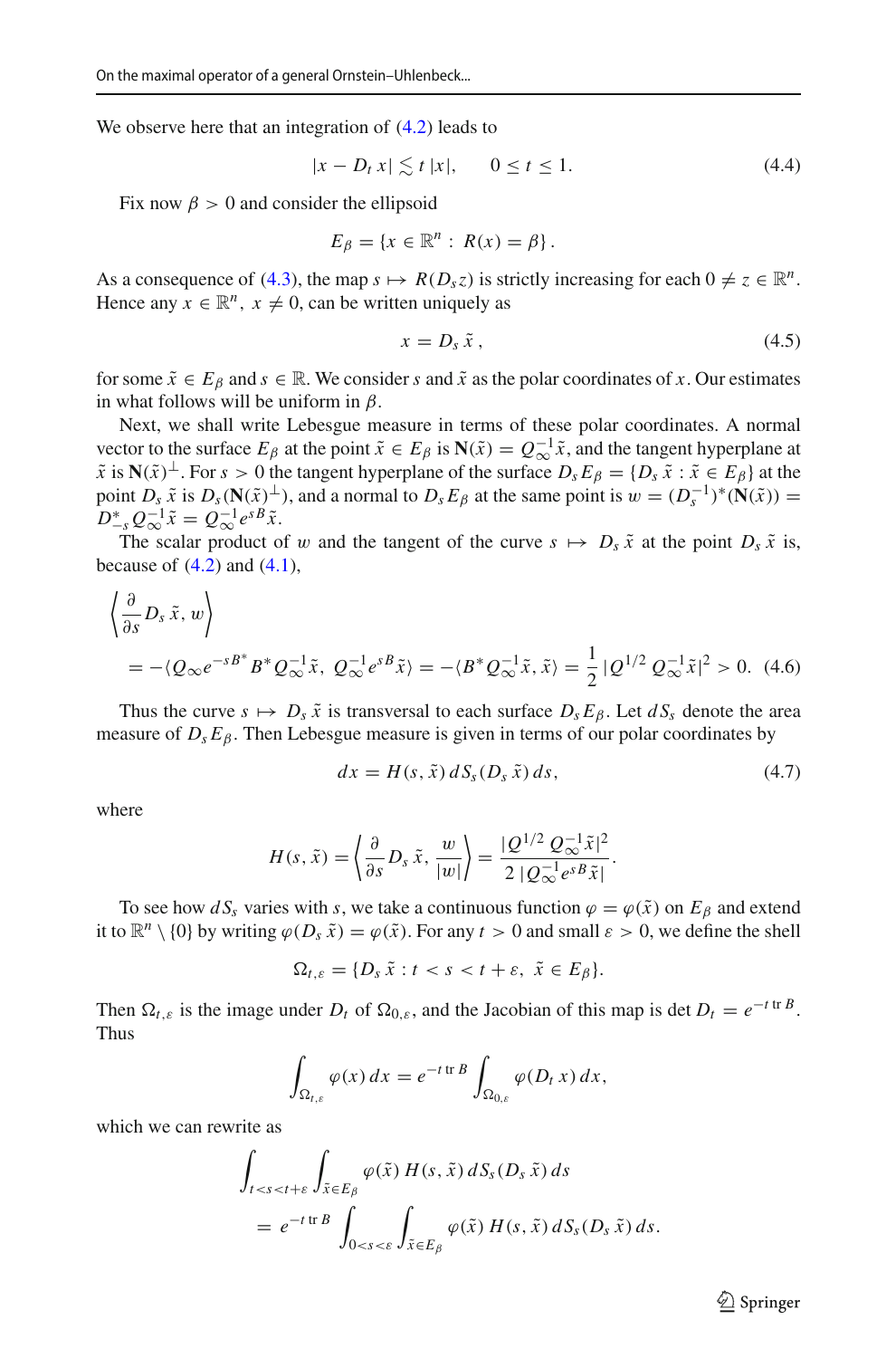Now we divide by  $\varepsilon$  and let  $\varepsilon \to 0$ , getting

$$
\int_{E_{\beta}} \varphi(\tilde{x}) H(t, \tilde{x}) dS_t(D_t \tilde{x}) = e^{-t \operatorname{tr} B} \int_{E_{\beta}} \varphi(\tilde{x}) H(0, \tilde{x}) dS_0(\tilde{x}).
$$

Since this holds for any  $\varphi$ , it follows that

$$
dS_t(D_t \tilde{x}) = e^{-t \operatorname{tr} B} \frac{H(0, \tilde{x})}{H(t, \tilde{x})} dS_0(\tilde{x}).
$$

<span id="page-10-2"></span>Together with [\(4.7\)](#page-9-0), this implies the following result.

**Proposition 4.2** *The Lebesgue measure in*  $\mathbb{R}^n$  *is given in terms of polar coordinates*  $(t, \tilde{x})$  *by* 

<span id="page-10-3"></span>
$$
dx = e^{-t \operatorname{tr} B} \frac{Q^{1/2} Q_{\infty}^{-1} \tilde{x}|^2}{2 |Q_{\infty}^{-1} \tilde{x}|} dS_0(\tilde{x}) dt.
$$

We also need estimates of the distance between two points in terms of the polar coordinates. The following result is a generalization of Lemma 4.2 in [\[4](#page-20-3)], and its proof is analogous.

**Lemma 4.3** *Fix*  $\beta > 0$ *. Let*  $x^{(0)}$ *,*  $x^{(1)} \in \mathbb{R}^n \setminus \{0\}$  *and assume*  $R(x^{(0)}) > \beta/2$ *. Write* 

$$
x^{(0)} = D_{s^{(0)}}(\tilde{x}^{(0)}) \quad \text{and} \quad x^{(1)} = D_{s^{(1)}}(\tilde{x}^{(1)})
$$

 $with s^{(0)}, s^{(1)} \in \mathbb{R} \text{ and } \tilde{x}^{(0)}, \tilde{x}^{(1)} \in E_{\beta}.$ 

(i) *Then*

<span id="page-10-0"></span>
$$
\left| x^{(0)} - x^{(1)} \right| \gtrsim c \left| \tilde{x}^{(0)} - \tilde{x}^{(1)} \right|.
$$
 (4.8)

(ii) *If also*  $s^{(1)} > 0$ *, then* 

<span id="page-10-1"></span>
$$
\left| x^{(0)} - x^{(1)} \right| \gtrsim c \sqrt{\beta} \, |s^{(0)} - s^{(1)}|.
$$

*Proof* Let  $\Gamma : [0, 1] \to \mathbb{R}^n \setminus \{0\}$  be a differentiable curve with  $\Gamma(0) = x^{(0)}$  and  $\Gamma(1) = x^{(1)}$ . It suffices to bound the length of any such curve from below by the right-hand sides of [\(4.8\)](#page-10-0) and [\(4.9\)](#page-10-1).

For each  $\tau \in [0, 1]$ , we write

$$
\Gamma(\tau)=D_{s(\tau)}\tilde{x}(\tau),
$$

with  $\tilde{x}(\tau) \in E_\beta$  and  $\tilde{x}(i) = \tilde{x}^{(i)}$ ,  $s(i) = s^{(i)}$  for  $i = 0, 1$ . Thus

$$
\Gamma'(\tau) = -s'(\tau) \frac{\partial}{\partial s} D_s|_{s=s(\tau)} \tilde{x}(\tau) + D_{s(\tau)} \tilde{x}'(\tau).
$$

The group property of *Ds* implies that

$$
\frac{\partial}{\partial s}D_s\big|_{s=s(\tau)}=D_{s(\tau)}\frac{\partial}{\partial s}D_s\big|_{s=0},
$$

and so

$$
\Gamma'(\tau)=D_{s(\tau)}\,v,
$$

with

$$
v = -s'(\tau) \frac{\partial}{\partial s} D_s |_{s=0} \tilde{x}(\tau) + \tilde{x}'(\tau).
$$

 $\bigcirc$  Springer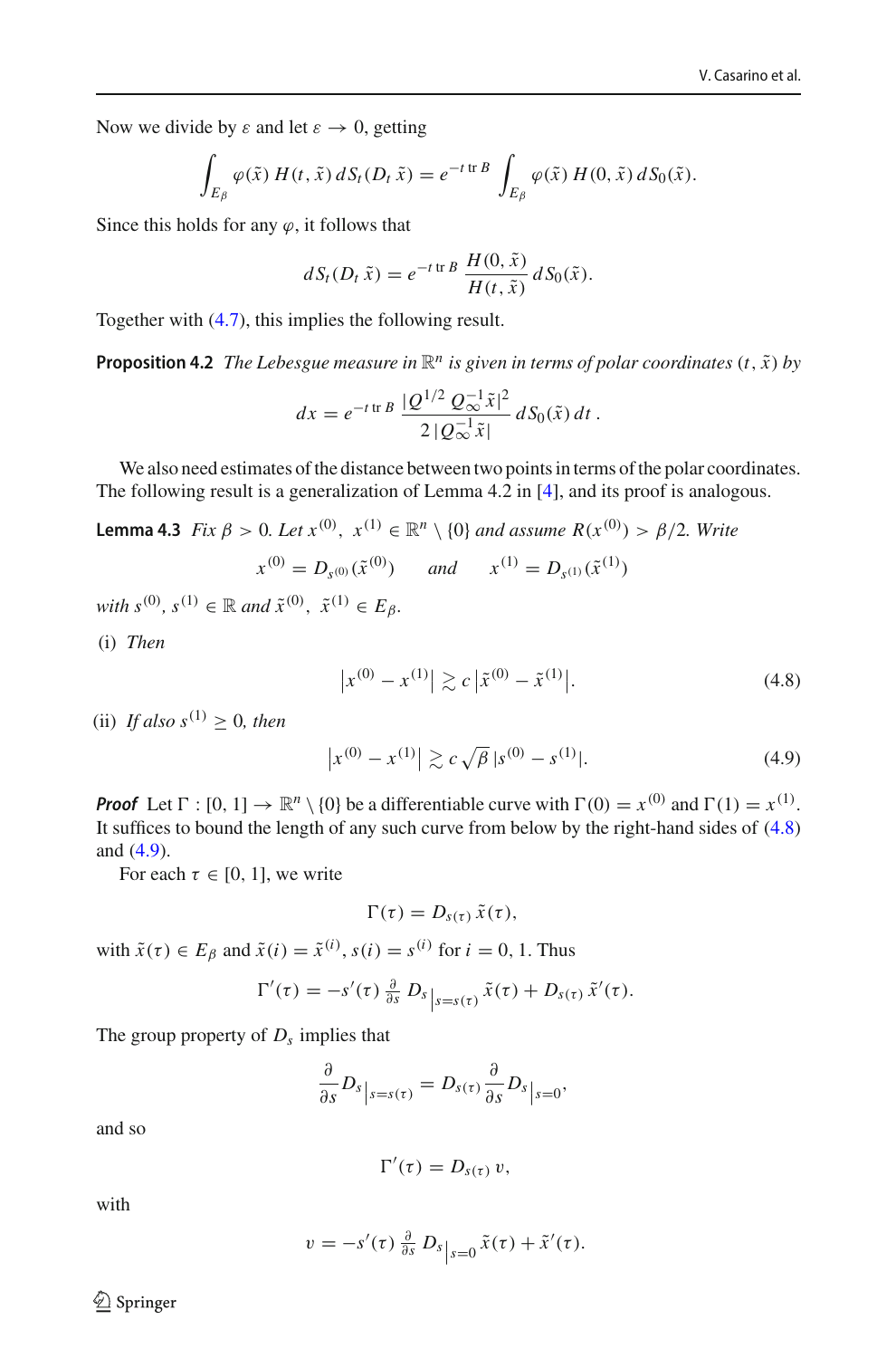The vector  $\tilde{x}'(\tau)$  is tangent to  $E_\beta$  and thus orthogonal to  $N(\tilde{x})$ . Then [\(4.6\)](#page-9-1) (with  $s = 0$ ) implies that the angle between  $\frac{\partial}{\partial s}D_s|_{s=0} \tilde{x}(\tau)$  and  $\tilde{x}'(\tau)$  is larger than some positive constant. It follows that

$$
|v|^2 \gtrsim |s'(\tau)|^2 \left| \frac{\partial}{\partial s} \, D_{s} \right|_{s=0} \tilde{x}(\tau) \right|^2 + \left| \tilde{x}'(\tau) \right|^2 \gtrsim |s'(\tau)|^2 \, \beta + \left| \tilde{x}'(\tau) \right|^2, \tag{4.10}
$$

where we also used the fact that, by  $(4.2)$ ,

<span id="page-11-0"></span>
$$
\left|\frac{\partial}{\partial s} D_s\right|_{s=0} \tilde{x}(\tau) \left| \simeq |\tilde{x}(\tau)| \simeq \sqrt{\beta}.
$$

Since

$$
|v| = |D_{-s(\tau)} \Gamma'(\tau)| \leq ||D_{-s(\tau)}|| |\Gamma'(\tau)| \lesssim e^{-C \min(s(\tau),0)} |\Gamma'(\tau)|
$$

because of Lemma [3.1,](#page-6-2) we obtain from [\(4.10\)](#page-11-0)

$$
\left|\Gamma'(\tau)\right| \gtrsim e^{C \min(s(\tau),0)} \left(\sqrt{\beta} \, |s'(\tau)| + \left|\tilde{x}'(\tau)\right|\right). \tag{4.11}
$$

Next, we derive a lower bound for  $s(0)$ ; assume first that  $s(0) < 0$ . The assumption  $R(x^{(0)}) > \beta/2$  implies, together with Lemma [3.1,](#page-6-2)

$$
\beta/2 \leq R(D_{s(0)}\tilde{x}^{(0)}) \lesssim |D_{s(0)}\tilde{x}^{(0)}|^2 \lesssim e^{c s(0)} |\tilde{x}^{(0)}|^2 \simeq e^{c s(0)} \beta.
$$

It follows that

<span id="page-11-1"></span>
$$
s(0) > -\tilde{s},
$$

for some  $\tilde{s}$  with  $0 < \tilde{s} < C$ , and this obviously holds also without the assumption  $s(0) < 0$ . Assume now that  $s(\tau) > -\tilde{s} - 1$  for all  $\tau \in [0, 1]$ . Then [\(4.11\)](#page-11-1) implies

$$
\left|\Gamma'(\tau)\right| \gtrsim \sqrt{\beta} \left|s'(\tau)\right|
$$

and

$$
\left|\Gamma'(\tau)\right| \gtrsim |\tilde{x}'(\tau)|.
$$

Integrating these estimates with respect to  $\tau$  in [0, 1], we immediately see that one can control the length of  $\Gamma$  from below by the right-hand sides of [\(4.8\)](#page-10-0) and [\(4.9\)](#page-10-1).

If instead  $s(\tau) \leq -\tilde{s} - 1$  for some  $\tau \in [0, 1]$ , we can proceed as in the proof of Lemma 4.2 in [\[4](#page-20-3)]. More precisely, since the image *s*([0, 1]) contains the interval  $[-\tilde{s} - 1, \max(s(0), s(1))]$ , we can find a closed subinterval *I* of [0, 1] whose image  $s(I)$  is exactly the interval  $[-\tilde{s} - 1, \max(s(0), s(1))]$ . Thus we may use [\(4.11\)](#page-11-1) to control the length of  $\Gamma$  by

$$
\int_0^1 \left| \Gamma'(\tau) \right| d\tau \ge \int_I \left| \Gamma'(\tau) \right| d\tau \gtrsim \sqrt{\beta} \int_I |s'(\tau)| d\tau \ge \sqrt{\beta} \left( \max(s(0), s(1)) + \tilde{s} + 1 \right).
$$

Here

$$
\sqrt{\beta}
$$
 (max (s(0), s(1)) +  $\tilde{s}$  + 1)  $\gtrsim \sqrt{\beta} \gtrsim \text{diam } E_{\beta} \ge |\tilde{x}^{(0)} - \tilde{x}^{(1)}|$ ,

and [\(4.8\)](#page-10-0) follows. Under the additional hypothesis  $s(1) \ge 0$  of (ii), we have

$$
\tilde{s} \ge \max(-s(0), -s(1)) = -\min(s(0), s(1)).
$$

 $\hat{\mathfrak{D}}$  Springer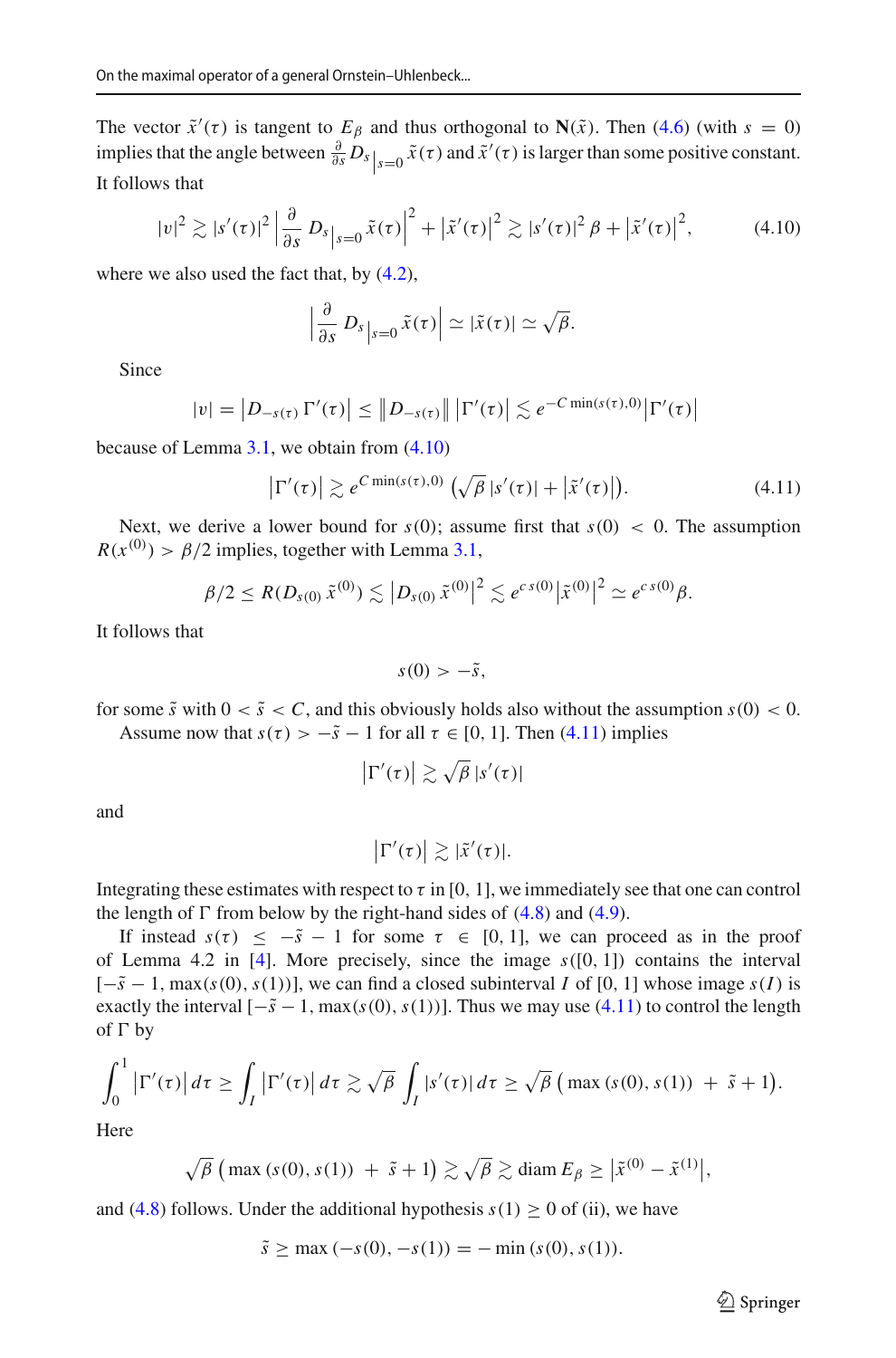Then

$$
\sqrt{\beta} \left( \max(s(0), s(1)) + \tilde{s} + 1 \right) \gtrsim \sqrt{\beta} \left( \max(s(0), s(1)) - \min(s(0), s(1)) \right) \n= \sqrt{\beta} |s(0) - s(1)|,
$$

and [\(4.9\)](#page-10-1) follows.

#### **4.2 The Gaussian measure of a tube**

We fix a large  $\beta > 0$ . Define for  $x^{(1)} \in E_\beta$  and  $a > 0$  the set

$$
\Omega = \left\{ x \in E_\beta : \left| x - x^{(1)} \right| < a \right\}.
$$

This is a spherical cap of the ellipsoid  $E_\beta$ , centered at  $x^{(1)}$ . Observe that  $|x| \simeq \sqrt{\beta}$  for  $x \in \Omega$ , and that the area of  $\Omega$  is  $|\Omega| \simeq \min (a^{n-1}, \beta^{(n-1)/2})$ . Then consider the tube

<span id="page-12-1"></span>
$$
Z = \{D_s \tilde{x} : s \ge 0, \tilde{x} \in \Omega\}.
$$
\n
$$
(4.12)
$$

<span id="page-12-2"></span>**Lemma 4.4** *There exists a constant C such that*  $\beta > C$  *implies that the Gaussian measure of the tube Z fulfills*

$$
\gamma_{\infty}(Z) \lesssim \frac{a^{n-1}}{\sqrt{\beta}} e^{-\beta}.
$$

*Proof* Proposition [4.2](#page-10-2) yields, since  $H(0, \tilde{x}) \simeq |\tilde{x}| \simeq \sqrt{\beta}$ ,

$$
\gamma_{\infty}(Z) \simeq \int_0^{\infty} e^{-s \operatorname{tr} B} e^{-R(D_s \tilde{x})} \int_{\Omega} H(0, \tilde{x}) dS(\tilde{x}) ds \lesssim \sqrt{\beta} a^{n-1} \int_0^{\infty} e^{-s \operatorname{tr} B} e^{-R(D_s \tilde{x})} ds.
$$

By  $(4.3)$  we have

$$
R(D_s\,\tilde{x})-R(\tilde{x})\simeq \int_0^s\big|D_{s'}\,\tilde{x}\big|^2ds'\gtrsim s|\tilde{x}|^2\simeq s\beta,
$$

which implies

$$
\gamma_{\infty}(Z) \lesssim \sqrt{\beta} a^{n-1} e^{-\beta} \int_0^{\infty} e^{-s \operatorname{tr} B} e^{-cs\beta} ds.
$$

Assuming  $\beta$  large enough, one has  $c\beta > -2$  tr *B*, and then the last integral is finite and no larger than  $C/\beta$ . The lemma follows. larger than  $C/\beta$ . The lemma follows.

#### <span id="page-12-0"></span>**5 Simplifications**

In this section, we introduce some preliminary simplifications and reductions for the proof of [\(1.3\)](#page-2-0), i.e., of Theorem [1.1.](#page-2-1)

(1) We may assume that *f* is nonnegative and normalized in the sense that

$$
||f||_{L^1(\gamma_\infty)}=1,
$$

since this involves no loss of generality.

(2) We may assume that  $\alpha$  is large,  $\alpha > C$ , since otherwise [\(1.3\)](#page-2-0) and [\(1.4\)](#page-3-0) are trivial.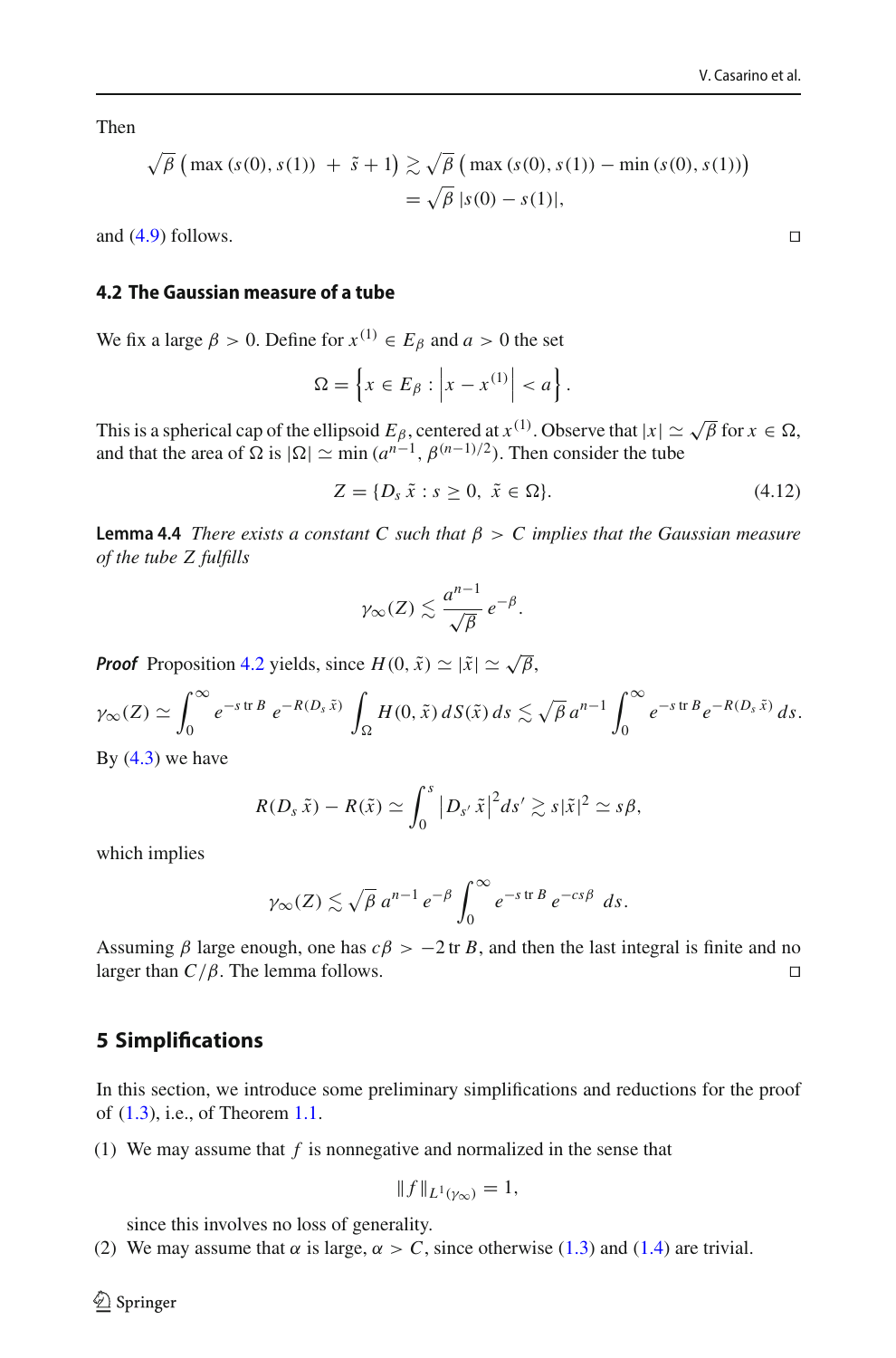(3) In many cases, we may restrict *x* in [\(1.3\)](#page-2-0) and [\(1.4\)](#page-3-0) to the ellipsoidal annulus

$$
\mathcal{E}_{\alpha} = \left\{ x \in \mathbb{R}^n : \frac{1}{2} \log \alpha \le R(x) \le 2 \log \alpha \right\}.
$$

To begin with, we can always forget the unbounded component of the complement of  $\mathcal{E}_{\alpha}$ , since

$$
\gamma_{\infty}\{x \in \mathbb{R}^n : R(x) > 2\log \alpha\}
$$
  
\$\lesssim \int\_{R(x) > 2\log \alpha} \exp(-R(x)) dx \lesssim (\log \alpha)^{(n-2)/2} \exp(-2\log \alpha) \lesssim \frac{1}{\alpha}\$. (5.1)

(4) When  $t > 1$ , we may forget also the inner region where  $R(x) < \frac{1}{2} \log \alpha$ . Indeed, from [\(3.5\)](#page-8-5) we get, if  $(x, u) \in \mathbb{R}^n \times \mathbb{R}^n$  with  $R(x) < \frac{1}{2} \log \alpha$ ,

$$
K_t(x,u)\lesssim e^{R(x)}<\sqrt{\alpha}<\alpha,
$$

since  $\alpha$  is large. In other words, for any  $(x, u) \in \mathbb{R}^n \times \mathbb{R}^n$ 

<span id="page-13-0"></span>
$$
R(x) < \frac{1}{2} \log \alpha \qquad \Rightarrow \qquad K_t(x, u) \lesssim \alpha,\tag{5.2}
$$

for all  $t > 1$ .

Replacing  $\alpha$  by  $C\alpha$  for some *C*, we see from (3) and (4) that we can assume  $x \in \mathcal{E}_{\alpha}$  in the proof of  $(1.3)$  and  $(1.4)$ , when the supremum in the maximal operator is taken only over  $t > 1$ .

Before introducing the last simplification, we need to define a global region

$$
G = \left\{ (x, u) \in \mathbb{R}^n \times \mathbb{R}^n : |x - u| > \frac{1}{1 + |x|} \right\}
$$

and a local region

$$
L = \left\{ (x, u) \in \mathbb{R}^n \times \mathbb{R}^n : |x - u| \le \frac{1}{1 + |x|} \right\}.
$$

Notice that the definition of *G* and *L* does not depend on *Q* and *B*.

(5) When  $t \le 1$  and  $(x, u) \in G$ , we shall see that [\(5.2\)](#page-13-0) is still valid, and it is again enough to consider  $x \in \mathcal{E}_{\alpha}$ .

To prove this, we need a lemma which will also be useful later.

**Lemma 5.1** *If*  $(x, u) \in G$  *and*  $0 < t \le 1$ *, then* 

<span id="page-13-1"></span>
$$
\frac{1}{(1+|x|)^2} \lesssim t^2 |x|^2 + |u - D_t x|^2.
$$

*Proof* From the definition of *G* and [\(4.4\)](#page-9-2) we get

$$
\frac{1}{1+|x|} \le |x-u| \le |x-D_t x| + |D_t x - u| \lesssim t|x| + |u-D_t x|.
$$

The lemma follows.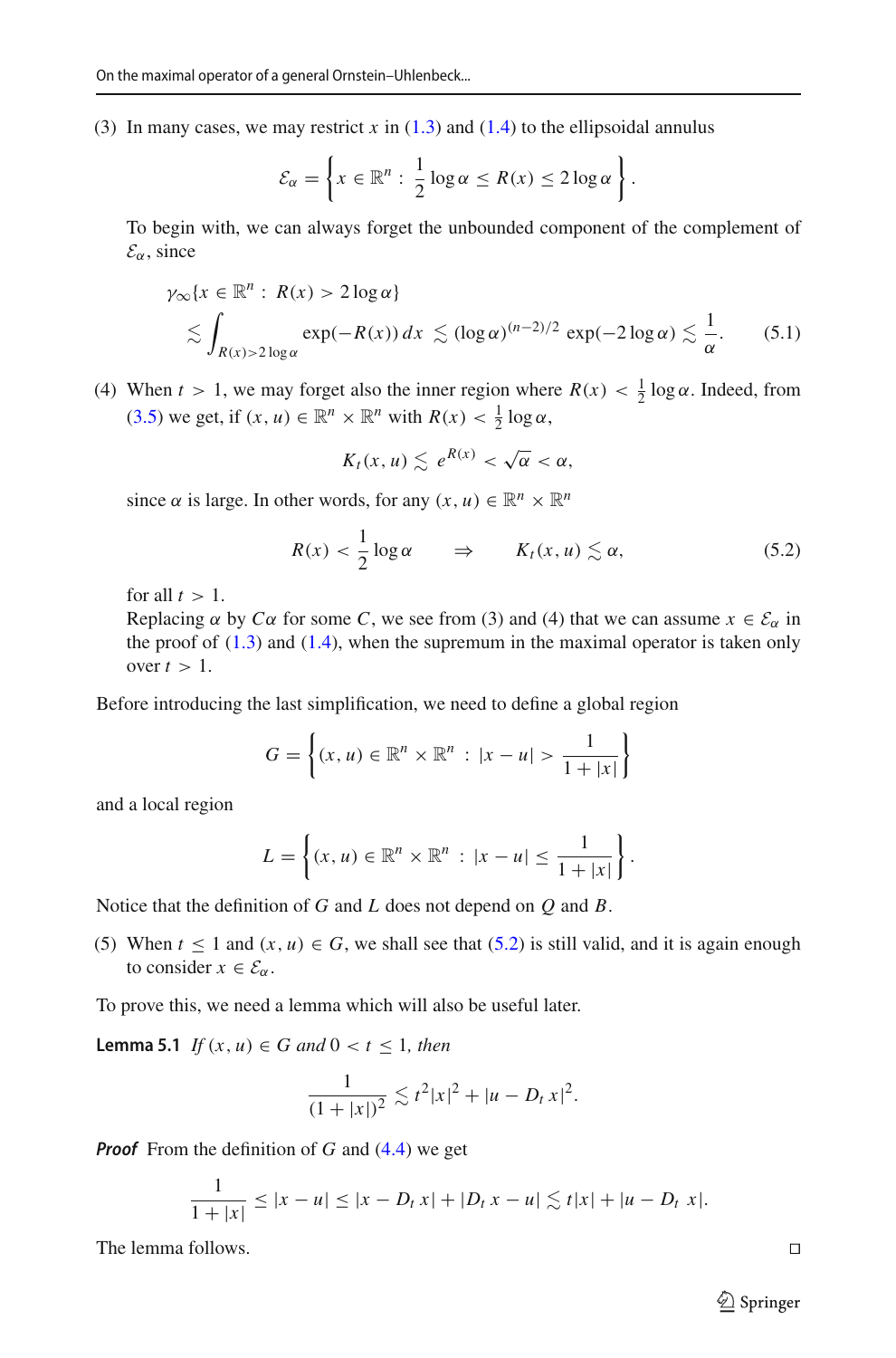To verify now [\(5.2\)](#page-13-0) in the global region with  $t \le 1$ , we recall from [\(3.4\)](#page-8-6) that

$$
K_t(x, u) \lesssim \frac{e^{R(x)}}{t^{n/2}} \exp\left(-c \frac{|u - D_t x|^2}{t}\right).
$$

It follows from Lemma [5.1](#page-13-1) that

$$
t^2 \gtrsim \frac{1}{(1+|x|)^4}
$$
 or  $\frac{|u-D_t x|^2}{t} \gtrsim \frac{1}{(1+|x|)^2 t}$ . (5.3)

The first inequality here implies that

<span id="page-14-2"></span>
$$
K_t(x, u) \lesssim e^{R(x)} (1+|x|)^n \lesssim e^{2R(x)},
$$

and  $(5.2)$  follows. If the second inequality of  $(5.3)$  holds, we have

$$
K_t(x, u) \lesssim \frac{e^{R(x)}}{t^{n/2}} \exp\left(-\frac{c}{(1+|x|)^2t}\right) \lesssim e^{R(x)} (1+|x|)^n,
$$

and we get the same estimate. Thus [\(5.2\)](#page-13-0) is verified.

Finally, let

$$
\mathcal{H}_*^G f(x) = \sup_{0 < t \leq 1} \left| \int K_t(x, u) \, \chi_G(x, u) \, f(u) \, d\gamma_\infty(u) \right| \, ,
$$

and

$$
\mathcal{H}_{*}^{L} f(x) = \sup_{0 < t \leq 1} \left| \int K_{t}(x, u) \, \chi_{L}(x, u) \, f(u) \, d\gamma_{\infty}(u) \right| \, .
$$

## <span id="page-14-1"></span>**6 The case of large** *t*

<span id="page-14-0"></span>In this section, we consider the supremum in the definition of the maximal operator taken only over  $t > 1$ , and we prove  $(1.4)$ .

**Proposition 6.1** *For all functions*  $f \in L^1(\gamma_\infty)$  *such that*  $||f||_{L^1(\gamma_\infty)} = 1$ *,* 

<span id="page-14-3"></span>
$$
\gamma_{\infty} \left\{ x : \sup_{t>1} |\mathcal{H}_t f(x)| > \alpha \right\} \lesssim \frac{1}{\alpha \sqrt{\log \alpha}}, \qquad \alpha > 2. \tag{6.1}
$$

*In particular, the maximal operator*

$$
\sup_{t>1} |\mathcal{H}_t f(x)|
$$

*is of weak type* (1, 1) *with respect to the invariant measure*  $\gamma_{\infty}$ *.* 

*Proof* We can assume that  $f \ge 0$ . Looking at the arguments in Sect. [5,](#page-12-0) items (3) and (4), we see that it suffices to consider points  $x \in \mathcal{E}_{\alpha}$ . For both *x* and *u* we use the coordinates introduced in [\(4.5\)](#page-9-3) with  $\beta = \log \alpha$ , that is,

$$
x=D_s\,\tilde{x},\qquad u=D_{s'}\,\tilde{u},
$$

where  $\tilde{x}$ ,  $\tilde{u} \in E_{\log \alpha}$  and  $s, s' \in \mathbb{R}$ .

From  $(3.5)$  we have

$$
K_t(x, u) \lesssim \exp(R(x)) \exp\big(-c\, \big|D_{-t}\,u - x\big|^2\big)
$$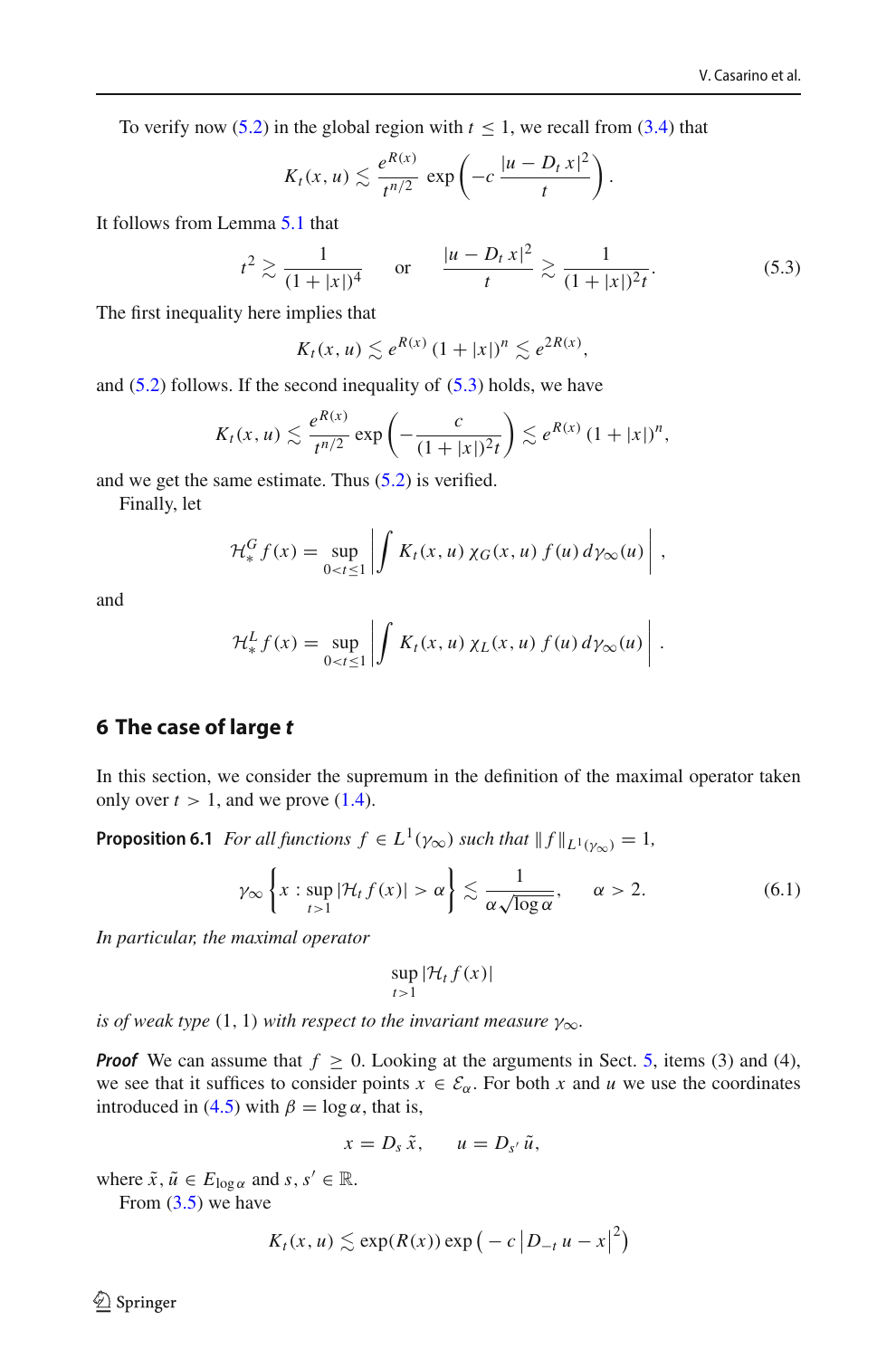for  $t > 1$  and  $x, u \in \mathbb{R}^n$ . Since  $x \in \mathcal{E}_{\alpha}$  and  $D_{-t} u = D_{s'-t} \tilde{u}$ , we can apply Lemma [4.3](#page-10-3) (i), getting

$$
|D_{-t} u - x| \gtrsim |\tilde{x} - \tilde{u}|,
$$

so that

$$
\int K_t(x, u) f(u) d\gamma_\infty(u) \lesssim \exp\left(R(D_s \tilde{x})\right) \int \exp\left(-c\left|\tilde{x} - \tilde{u}\right|^2\right) f(u) d\gamma_\infty(u).
$$

In view of [\(4.3\)](#page-8-4), the right-hand side here is strictly increasing in *s*, and therefore the inequality

<span id="page-15-0"></span>
$$
\exp\left(R(D_s\,\tilde{x})\right)\int \exp\left(-c\left|\tilde{x}-\tilde{u}\right|^2\right)f(u)\,d\gamma_\infty(u) > \alpha\tag{6.2}
$$

holds if and only if  $s > s_\alpha(\tilde{x})$  for some function  $\tilde{x} \mapsto s_\alpha(\tilde{x})$ , with equality for  $s = s_\alpha(\tilde{x})$ . Since  $\alpha > 2$  and  $|| f ||_{L^1(\gamma_{\infty})} = 1$ , it follows that  $s_{\alpha}(\tilde{x}) > 0$ .

For some *C*, the set of points  $x \in \mathcal{E}_{\alpha}$  where the supremum in [\(6.1\)](#page-14-3) is larger than  $C\alpha$  is contained in the set  $A(\alpha)$  of points  $D_s \tilde{x} \in \mathcal{E}_{\alpha}$  fulfilling [\(6.2\)](#page-15-0). We use Proposition [4.2](#page-10-2) to estimate the  $\gamma_{\infty}$  measure of  $\mathcal{A}(\alpha)$ . Observe that  $H(0, \tilde{x}) \simeq |\tilde{x}| \simeq \sqrt{\log \alpha}$  and that  $D_s \tilde{x} \in \mathcal{E}_{\alpha}$ implies *s*  $\leq 1$ , so that also  $e^{-s \text{ tr } B} \leq 1$ . We get

$$
\gamma_{\infty}(\mathcal{A}(\alpha)) = \int_{\mathcal{A}(\alpha) \cap \mathcal{E}_{\alpha}} e^{-R(x)} dx
$$
  
\n
$$
\lesssim \sqrt{\log \alpha} \int_{E_{\log \alpha}} \int_{s_{\alpha}(\tilde{x})}^{C} e^{-R(D_{\tilde{s}} \tilde{x})} ds dS(\tilde{x})
$$
  
\n
$$
\lesssim \sqrt{\log \alpha} \int_{E_{\log \alpha}} \int_{s_{\alpha}(\tilde{x})}^{+\infty} \exp(-R(D_{s_{\alpha}(\tilde{x})} \tilde{x}) - c \log \alpha (s - s_{\alpha}(\tilde{x}))) ds dS(\tilde{x}),
$$

where the last inequality follows from [\(4.3\)](#page-8-4), since  $|D_s \tilde{x}|^2 \gtrsim |\tilde{x}|^2 \simeq \log \alpha$ . Integrating in *s*, we obtain

$$
\gamma_{\infty}(\mathcal{A}(\alpha)) \lesssim \frac{1}{\sqrt{\log \alpha}} \int_{E_{\log \alpha}} \exp(-R(D_{s_{\alpha}(\tilde{x})}\tilde{x})) dS(\tilde{x}).
$$

Now combine this estimate with the case of equality in [\(6.2\)](#page-15-0) and change the order of integration, to get

$$
\gamma_{\infty}(\mathcal{A}(\alpha)) \lesssim \frac{1}{\alpha \sqrt{\log \alpha}} \int \int_{E_{\log \alpha}} \exp(-c |\tilde{x} - \tilde{u}|^2) dS(\tilde{x}) f(u) d\gamma_{\infty}(u)
$$
  

$$
\lesssim \frac{1}{\alpha \sqrt{\log \alpha}} \int f(u) d\gamma_{\infty}(u),
$$

which proves Proposition [6.1.](#page-14-0)  $\Box$ 

Finally, we show that the factor  $1/\sqrt{\log \alpha}$  in [\(6.1\)](#page-14-3) is sharp.

**Proposition 6.2** *For any t* > 1 *and any large*  $\alpha$ *, there exists a function f normalized in*  $L^1(\gamma_\infty)$  *and such that* 

$$
\gamma_{\infty}
$$
 { $x : |\mathcal{H}_t f(x)| > \alpha$ }  $\simeq \frac{1}{\alpha \sqrt{\log \alpha}}$ .

 $\hat{\mathfrak{D}}$  Springer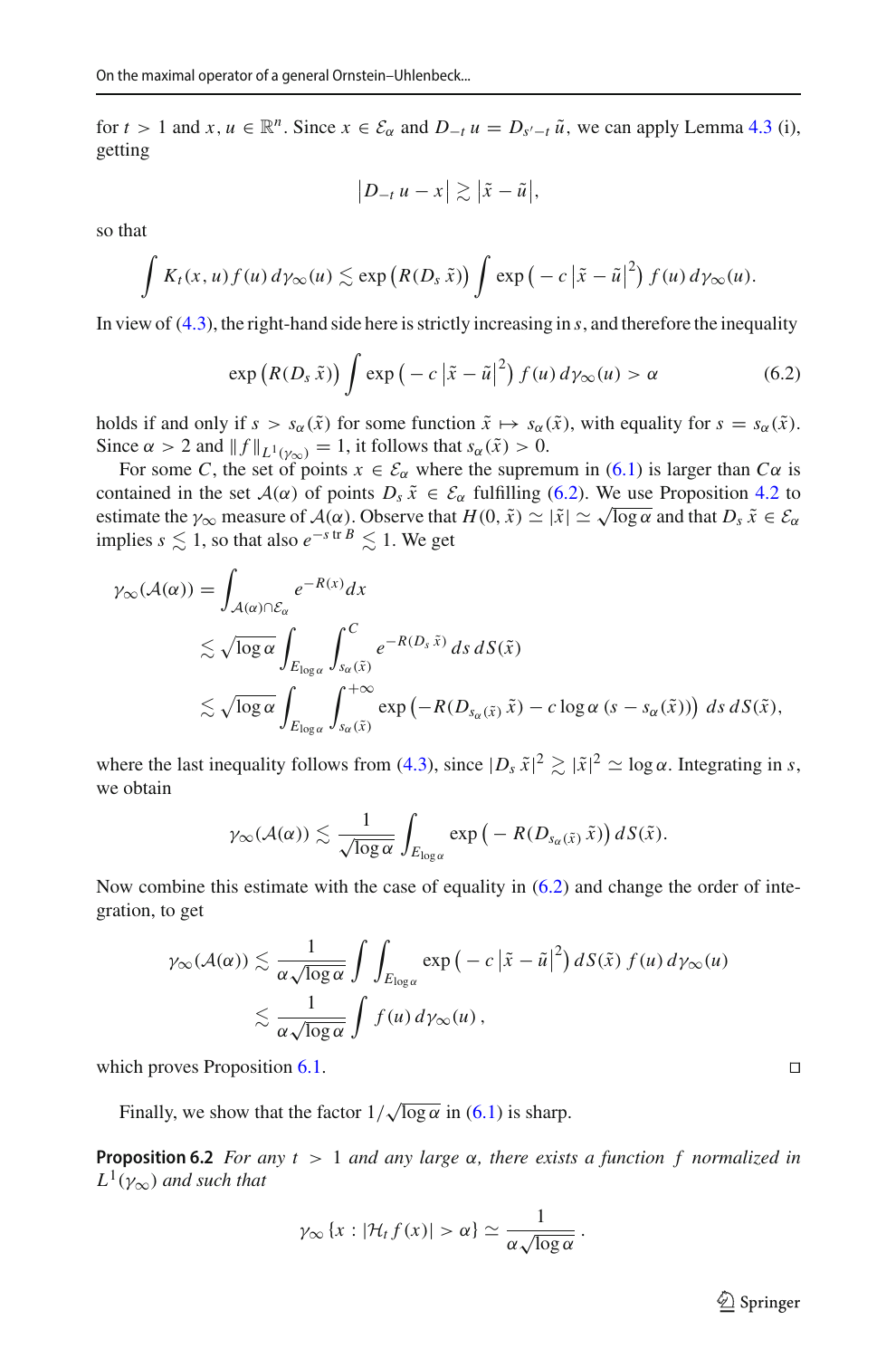$\Box$ 

*Proof* Take a point *z* with  $R(z) = \log \alpha$ , and let *f* be (an approximation of) a Dirac measure at the point  $u = D_t z$ . Then, as a consequence of [\(3.5\)](#page-8-5),  $K_t(x, u) \simeq \exp(R(x))$  when x is in the ball  $B(D_{-t}u, 1) = B(z, 1)$ . We then have  $H_t f(x) = K_t(x, u) \geq \alpha$  in the set  $B = \{x \in B(z, 1): R(x) > R(z)\}\)$ , whose measure is

$$
\gamma_{\infty}(\mathcal{B}) \simeq e^{-R(z)} \frac{1}{\sqrt{R(z)}} = \frac{1}{\alpha \sqrt{\log \alpha}}.
$$

### <span id="page-16-3"></span><span id="page-16-0"></span>**7 The local case for small** *t*

**Proposition 7.1** *If*  $(x, u) \in L$  *and*  $0 < t \leq 1$ *, then* 

$$
|K_t(x,u)| \lesssim \frac{\exp(R(x))}{t^{n/2}} \exp\left(-c\frac{|u-x|^2}{t}\right).
$$

*Proof* In view of [\(3.4\)](#page-8-6), it is enough to show that

<span id="page-16-2"></span>
$$
\frac{|u - D_t x|^2}{t} \ge \frac{|u - x|^2}{t} - C.
$$
 (7.1)

We write

$$
|u - D_t x|^2 = |u - x + x - D_t x|^2 = |u - x|^2 + 2\langle u - x, x - D_t x \rangle + |x - D_t x|^2
$$
  
\n
$$
\ge |u - x|^2 - 2|u - x||x - D_t x|.
$$

By [\(4.4\)](#page-9-2),

$$
|u - x| |x - D_t x| \lesssim |u - x| |x| \le t
$$

since  $(x, u) \in L$ , and [\(7.1\)](#page-16-2) follows.

**Proposition 7.2** *The maximal operator*  $\mathcal{H}^L_*$  *is of weak type*  $(1, 1)$  *with respect to the invariant measure* γ∞*.*

*Proof* The proof is standard, since Proposition [7.1](#page-16-3) implies

$$
\mathcal{H}_*^L f(x) \lesssim \sup_{0 < t \leq 1} \frac{\exp(R(x))}{t^{n/2}} \int \exp\left(-c \, \frac{|x-u|^2}{t}\right) \chi_L(x,u) \, f(u) \, d\gamma_\infty(u).
$$

The supremum here defines an operator of weak type (1, 1) with respect to Lebesgue measure in  $\mathbb{R}^n$ . From this the proposition follows, cf. [\[7](#page-20-1), Section 3].

#### <span id="page-16-1"></span>**8 The global case for small** *t*

<span id="page-16-4"></span>In this section, we conclude the proof of Theorem [1.1.](#page-2-1)

**Proposition 8.1** *The maximal operator*  $\mathcal{H}^G_*$  *is of weak type*  $(1, 1)$  *with respect to the invariant measure* γ<sub>∞</sub>.

*Proof* We take f and  $\alpha$  as in items (1) and (2) of Sect. [5.](#page-12-0) Then item (5) tells us that we need only consider  $\mathcal{H}^G_* f(x)$  for  $x \in \mathcal{E}_\alpha$ .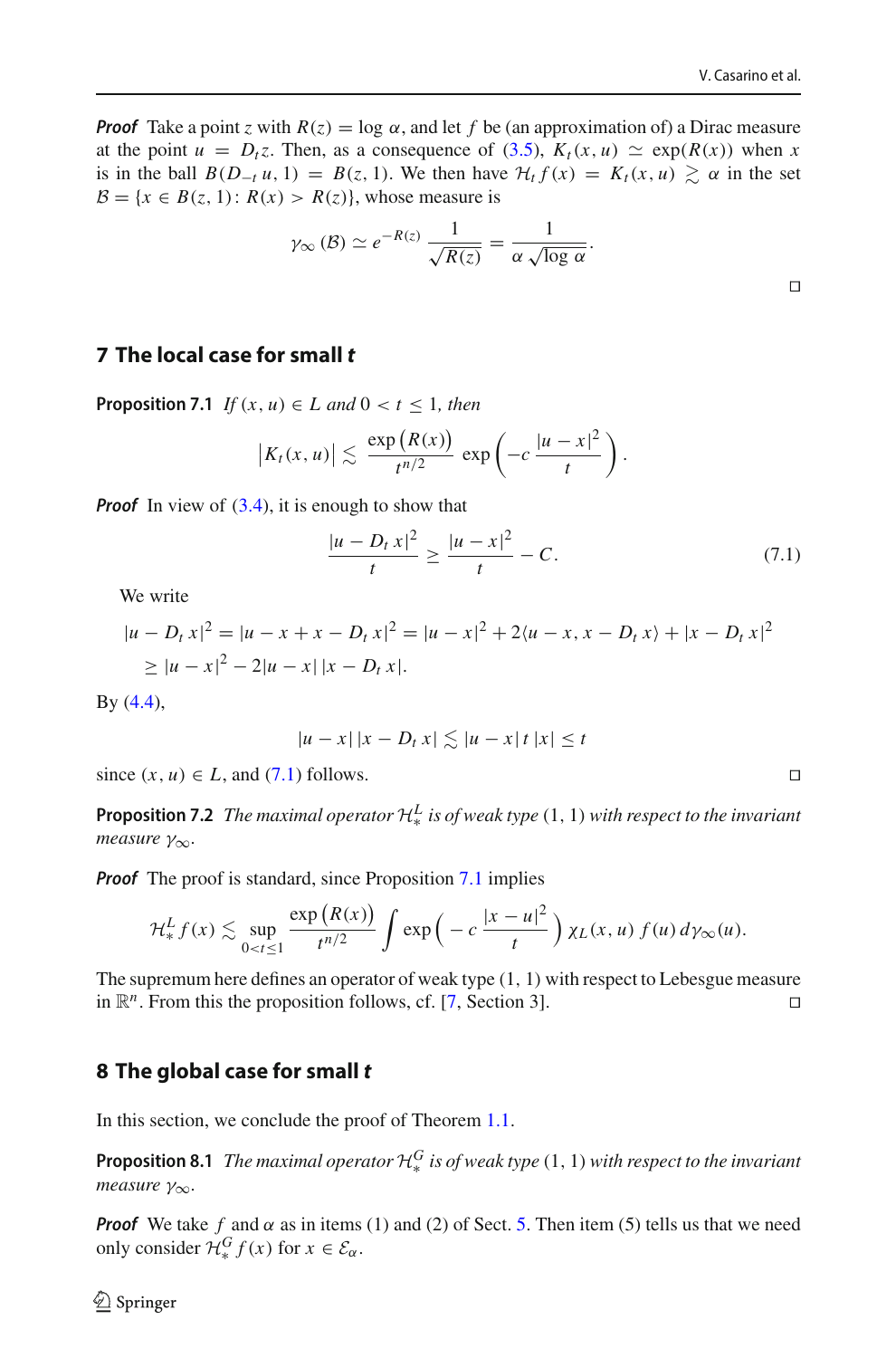For  $m \in \mathbb{N}$  and  $0 < t \leq 1$ , we introduce regions  $\mathcal{S}_t^m$ . If  $m > 0$ , we let

$$
S_t^m = \left\{ (x, u) \in G : 2^{m-1} \sqrt{t} < |u - D_t x| \le 2^m \sqrt{t} \right\}.
$$

If  $m = 0$ , we replace the condition  $2^{m-1}\sqrt{t} < |u - D_t x| \leq 2^m\sqrt{t}$  by  $|u - D_t x| \leq \sqrt{t}$ . Note that for any fixed  $t \in (0, 1]$  these sets form a partition of *G*.

In the set  $S_t^m$  we have, because of [\(3.4\)](#page-8-6),

$$
K_t(x,u) \lesssim \frac{\exp(R(x))}{t^{n/2}} \exp(-c2^{2m}).
$$

Then setting

$$
\mathcal{K}_t^m(x, u) = \frac{\exp(R(x))}{t^{n/2}} \chi_{\mathcal{S}_t^m}(x, u),
$$

one has, for all  $(x, u) \in G$  and  $0 < t < 1$ ,

$$
K_t(x, u) \lesssim \sum_{m=0}^{\infty} \exp(-c2^{2m}) \, \mathcal{K}_t^m(x, u) \, .
$$

Hence, it suffices to prove that for  $m = 0, 1, \ldots$ 

<span id="page-17-0"></span>
$$
\gamma_{\infty}\left\{x \in \mathcal{E}_{\alpha}: \sup_{0 < t \le 1} \int \mathcal{K}_t^m(x, u) \, f(u) \, d\gamma_{\infty}(u) > \alpha\right\} \lesssim \frac{2^{Cm}}{\alpha},\tag{8.1}
$$

for large  $\alpha$  and some *C*, since this will allow summing in *m* in the space  $L^{1,\infty}(\gamma_{\infty})$ .

Fix  $m \in \mathbb{N}$  and assume that  $(x, u) \in S_l^m$  for some  $t \in (0, 1]$ , so that  $|u - D_t x| \leq 2^m \sqrt{t}$ . Then Lemma [5.1](#page-13-1) leads to

$$
1 \lesssim (1+|x|)^{4}t^{2} + (1+|x|)^{2}2^{2m} t \leq ((1+|x|)^{2}2^{2m} t)^{2} + (1+|x|)^{2}2^{2m} t.
$$

Consequently, a point  $x \in \mathcal{E}_{\alpha}$  satisfies

<span id="page-17-2"></span>
$$
(1+|x|)^2 2^{2m} t \gtrsim 1 \tag{8.2}
$$

as soon as there exists a point *u* with  $K_t^m(x, u) \neq 0$ , and then  $t \geq \varepsilon > 0$  for some  $\varepsilon =$  $\varepsilon(\alpha, m) > 0$ . Hence the supremum in [\(8.1\)](#page-17-0) will be the same if taken only over  $\varepsilon \le t \le 1$ , and it follows that this supremum is a continuous function of  $x \in \mathcal{E}_{\alpha}$ .

To prove  $(8.1)$ , the idea, which goes back to  $[15]$ , is to construct a finite sequence of pairwise disjoint balls  $(B^{(\ell)})_{\ell=1}^{\ell_0}$  in  $\mathbb{R}^n$  and a finite sequence of sets  $(\mathcal{Z}^{(\ell)})_{\ell=1}^{\ell_0}$  in  $\mathbb{R}^n$ , called forbidden zones. These zones will together cover the level set in  $(8.1)$ . We will then verify that

<span id="page-17-1"></span>
$$
\left\{ x \in \mathcal{E}_{\alpha} : \sup_{\varepsilon \le t \le 1} \int \mathcal{K}_t^m(x, u) \, f(u) \, d\gamma_\infty(u) \ge \alpha \right\} \subset \bigcup_{\ell=1}^{\ell_0} \mathcal{Z}^{(\ell)},\tag{8.3}
$$

that for each  $\ell$ 

$$
\gamma_{\infty}(\mathcal{Z}^{(\ell)}) \lesssim \frac{2^{Cm}}{\alpha} \int_{\mathcal{B}^{(\ell)}} f(u) \, d\gamma_{\infty}(u),\tag{8.4}
$$

and that the  $\mathcal{B}^{(\ell)}$  are pairwise disjoint. This would imply

<span id="page-17-3"></span> $\circled{2}$  Springer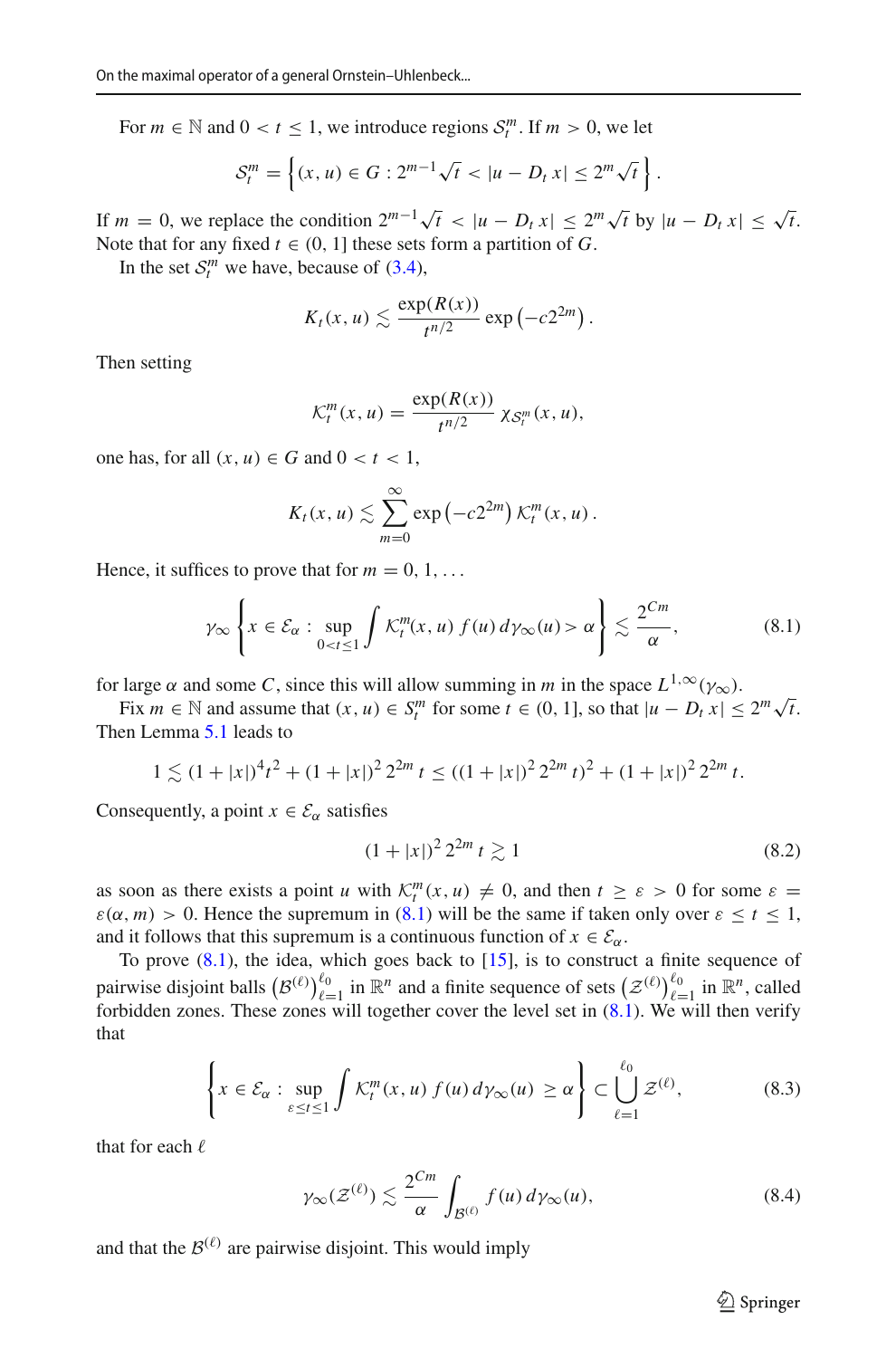$$
\gamma_{\infty}\Big(\bigcup_{\ell=1}^{\ell_0}\mathcal{Z}^{(\ell)}\Big)\lesssim \frac{2^{Cm}}{\alpha}\sum_{\ell=1}^{\ell_0}\int_{\mathcal{B}^{(\ell)}}f(u)\,d\gamma_{\infty}(u)\lesssim \frac{2^{Cm}}{\alpha},
$$

and thus also [\(8.1\)](#page-17-0) and Proposition [8.1.](#page-16-4)

The sets  $\mathcal{B}^{(\ell)}$  and  $\mathcal{Z}^{(\ell)}$  will be introduced by means of a sequence of points  $x^{(\ell)}$ ,  $\ell =$ 1,...,  $\ell_0$ , which we define by recursion. To start, we choose as  $x^{(1)}$  a point where the quadratic form  $R(x)$  takes its minimal value in the compact set

$$
\mathcal{A}_1(\alpha) = \left\{ x \in \mathcal{E}_{\alpha} : \sup_{\varepsilon \le t \le 1} \int \mathcal{K}_t^m(x, u) \, f(u) \, d\gamma_{\infty} \ge \alpha \right\}.
$$

However, should this set be empty,  $(8.1)$  is immediate.

We now describe the recursion to construct  $x^{(\ell)}$  for  $\ell \geq 2$ . Like  $x^{(1)}$ , these points will satisfy

$$
\sup_{\varepsilon \le t \le 1} \int \mathcal{K}_t^m(x^{(\ell)}, u) f(u) d\gamma_\infty \ge \alpha.
$$

Once an  $x^{(\ell)}$ ,  $\ell > 1$ , is defined, we can thus by continuity choose  $t_{\ell} \in [\varepsilon, 1]$  such that

<span id="page-18-0"></span>
$$
\int \mathcal{K}_{t_{\ell}}^{m}(x^{(\ell)}, u) f(u) d\gamma_{\infty} \ge \alpha.
$$
 (8.5)

Using this  $t_{\ell}$ , we associate with  $x^{(\ell)}$  the tube

$$
\mathcal{Z}^{(\ell)} = \left\{ D_s \, \eta \in \mathbb{R}^n : s \geq 0, \ R(\eta) = R(x^{(\ell)}), \ |\eta - x^{(\ell)}| < A \, 2^{3m} \, \sqrt{t_\ell} \right\},
$$

Here the constant  $A > 0$  is to be determined, depending only on *n*, *O* and *B*.

All the  $x^{(\ell)}$  will be minimizing points of  $R(x)$ . To avoid having them too close to one another, we will not allow  $x^{(\ell)}$  to be in any  $\mathcal{Z}^{(\ell')}$  with  $\ell' < \ell$ . More precisely, assuming  $x^{(1)}, \ldots, x^{(\ell)}$  already defined, we will choose  $x^{(\ell+1)}$  as a minimizing point of  $R(x)$  in the set

<span id="page-18-1"></span>
$$
\mathcal{A}_{\ell+1}(\alpha) = \left\{ x \in \mathcal{E}_{\alpha} \setminus \bigcup_{\ell'=1}^{\ell} \mathcal{Z}^{(\ell')} : \sup_{\varepsilon \le t \le 1} \int \mathcal{K}_t^m(x, u) \, f(u) \, d\gamma_\infty(u) \ge \alpha \right\},\qquad(8.6)
$$

provided this set is nonempty. But if  $A_{\ell+1}(\alpha)$  is empty, the process stops with  $\ell_0 = \ell$  and  $(8.3)$  follows. We will see that this actually occurs for some finite  $\ell$ .

Now assume that  $A_{\ell+1}(\alpha) \neq \emptyset$ . In order to assure that a minimizing point exists, we must verify that  $A_{\ell+1}(\alpha)$  is closed and thus compact, although the  $\mathcal{Z}^{(\ell')}$  are not open. To do so, observe that for  $1 \leq \ell' \leq \ell$ , the minimizing property of  $x^{(\ell')}$  means that there is no point *x* in  $A_{\ell}(\alpha)$  with  $R(x) < R(x^{(\ell')})$ . Thus we have the inclusions

$$
\mathcal{A}_{\ell+1}(\alpha) \subset \mathcal{A}_{\ell'}(\alpha) \subset \left\{x: R(x) \geq R(x^{(\ell')})\right\}, \qquad 1 \leq \ell' \leq \ell.
$$

It follows that

$$
\mathcal{A}_{\ell+1}(\alpha) = \mathcal{A}_{\ell+1}(\alpha) \cap \bigcap_{1 \leq \ell' \leq \ell} \{x : R(x) \geq R(x^{(\ell')})\}
$$
\n
$$
= \bigcap_{\ell'=1}^{\ell} \left\{x \in \mathcal{E}_{\alpha} \setminus \mathcal{Z}^{(\ell')} : R(x) \geq R(x^{(\ell')}), \sup_{\varepsilon \leq t \leq 1} \int \mathcal{K}_t^m(x, u) f(u) d\gamma_\infty(u) \geq \alpha \right\}.
$$

 $\circledcirc$  Springer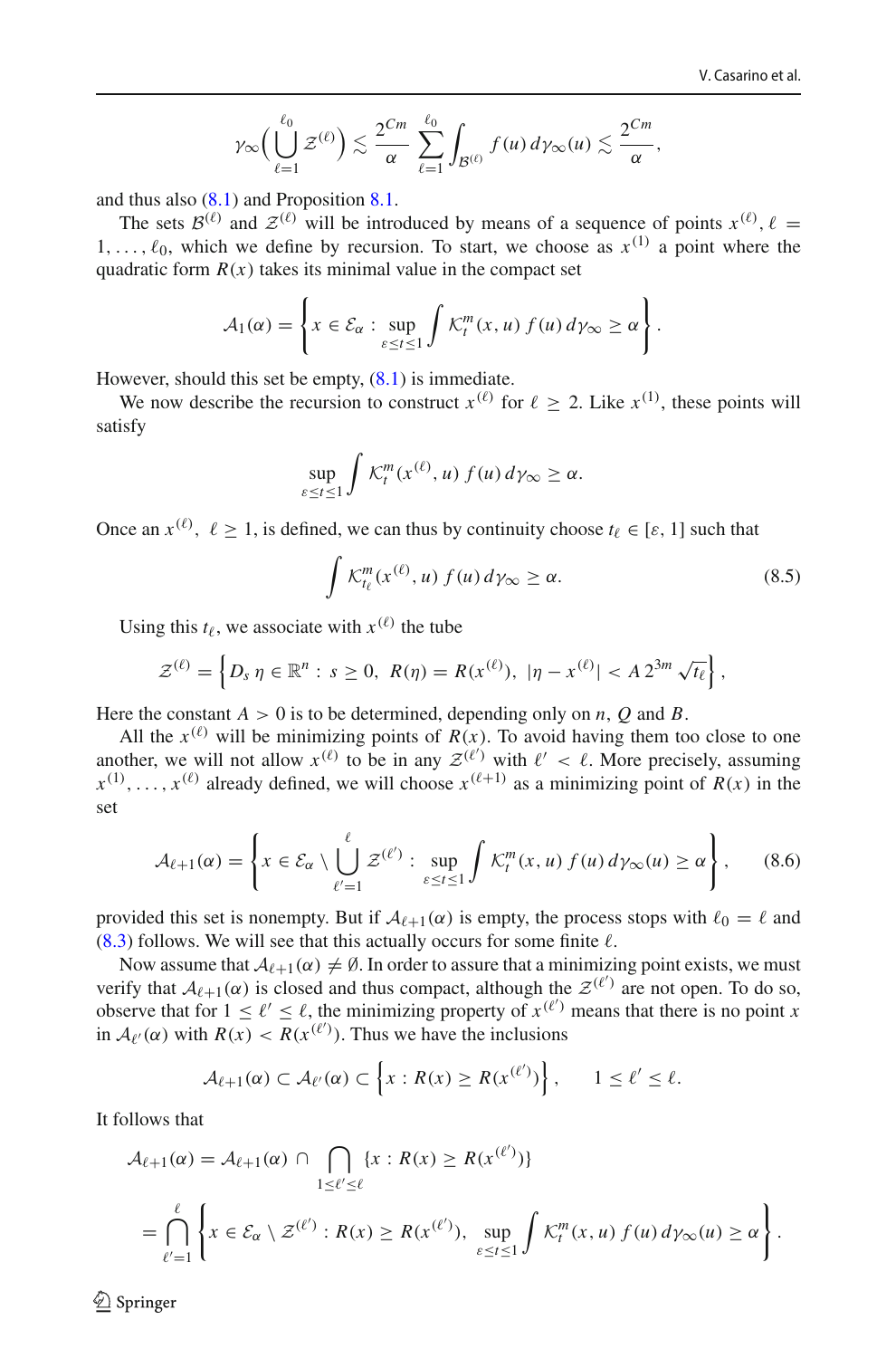For each  $\ell' = 1, \ldots, \ell$  we have

$$
\begin{aligned} \{x \in \mathcal{E}_{\alpha} \setminus \mathcal{Z}^{(\ell')} : R(x) \ge R(x^{(\ell')})\} \\ &= \left\{D_s \; \eta \in \mathcal{E}_{\alpha} : s \ge 0, \; R(\eta) = R(x^{(\ell')}), \; |\eta - x^{(\ell')}| \ge A 2^{3m} \sqrt{t_{\ell'}}\right\}, \end{aligned}
$$

and this set is closed. It follows that  $A_{\ell+1}(\alpha)$  is compact, and a minimizing point  $x^{(\ell+1)}$  can be chosen. Thus the recursion is well defined.

We observe that [\(8.2\)](#page-17-2) applies to  $t_{\ell}$  and  $x^{(\ell)}$ , and  $|x^{(\ell)}|$  is large, so

<span id="page-19-3"></span><span id="page-19-0"></span>
$$
|x^{(\ell)}|^2 2^{2m} t_\ell \gtrsim 1. \tag{8.7}
$$

Further, we define balls

$$
\mathcal{B}^{(\ell)} = \{u \in \mathbb{R}^n : |u - D_{t_\ell} x^{(\ell)}| \leq 2^m \sqrt{t_\ell}\}.
$$

Because of the definitions of  $K_t^m$  and  $S_t^m$ , the inequality [\(8.5\)](#page-18-0) implies

$$
\alpha \le \frac{\exp\left(R(x^{(\ell)})\right)}{t_{\ell}^{n/2}} \int_{\mathcal{B}^{(\ell)}} f(u) \, d\gamma_{\infty}(u). \tag{8.8}
$$

It remains to verify the claimed properties of  $\mathcal{B}^{(\ell)}$  and  $\mathcal{Z}^{(\ell)}$ . The arguments below follow the lines of the proof of Lemma 6.2 in [\[4\]](#page-20-3), with only slight modifications.

**Lemma 8.2** *The balls*  $B^{(\ell)}$  *are pairwise disjoint.* 

**Proof** Two balls  $\mathcal{B}^{(\ell)}$  and  $\mathcal{B}^{(\ell')}$  with  $\ell < \ell'$  will be disjoint if

<span id="page-19-1"></span>
$$
\left| D_{t_{\ell}} x^{(\ell)} - D_{t_{\ell'}} x^{(\ell')} \right| > 2^m (\sqrt{t_{\ell}} + \sqrt{t_{\ell'}}). \tag{8.9}
$$

By means of our polar coordinates with  $\beta = R(x^{(\ell)})$ , we write

 $x^{(\ell')} = D_s \, \tilde{x}^{(\ell')}$ 

for some  $\tilde{x}^{(\ell')}$  with  $R(\tilde{x}^{(\ell')}) = R(x^{(\ell)})$  and some  $s \in \mathbb{R}$ . Note that  $s \ge 0$ , because  $R(x^{(\ell')}) \ge$  $R(x^{(\ell)})$ . Since  $x^{(\ell')}$  does not belong to the forbidden zone  $\mathcal{Z}^{(\ell)}$ , we must have

<span id="page-19-2"></span>
$$
|\tilde{x}^{(\ell')} - x^{(\ell)}| \ge A 2^{3m} \sqrt{t_\ell}.
$$
\n(8.10)

We first assume that  $t_{\ell'} \geq M 2^{4m} t_{\ell}$ , for some  $M = M(n, Q, B) \geq 2$  to be chosen. Lemma [4.3](#page-10-3) (ii) implies

$$
\left| D_{t_{\ell}} x^{(\ell)} - D_{t_{\ell'}} x^{(\ell')} \right| = \left| D_{t_{\ell}} x^{(\ell)} - D_{t_{\ell}+s} \tilde{x}^{(\ell')} \right| \gtrsim |x^{(\ell)}| \left( t_{\ell'} + s - t_{\ell} \right) \gtrsim |x^{(\ell)}| \left( t_{\ell'},
$$

the last step by our assumption. Using again the assumption and then  $(8.7)$ , we get

$$
|x^{(\ell)}|t_{\ell'} \gtrsim |x^{(\ell)}| \sqrt{M} 2^{2m} \sqrt{t_{\ell}} \sqrt{t_{\ell'}} \gtrsim \sqrt{M} 2^{m} \sqrt{t_{\ell'}} \simeq \sqrt{M} 2^{m} (\sqrt{t_{\ell'}} + \sqrt{t_{\ell}}).
$$

Fixing *M* suitably large, we obtain [\(8.9\)](#page-19-1) from the last two formulae.

It remains to consider the case when  $t_{\ell'} < M 2^{4m} t_{\ell}$ . Then

$$
\sqrt{t_{\ell}} > \frac{2^{-2m-1}}{\sqrt{M}} (\sqrt{t_{\ell'}} + \sqrt{t_{\ell}}).
$$

Applying this to [\(8.10\)](#page-19-2), we obtain [\(8.9\)](#page-19-1) by choosing *A* so that  $A/\sqrt{M}$  is large enough.  $\square$ 

 $\hat{\mathfrak{D}}$  Springer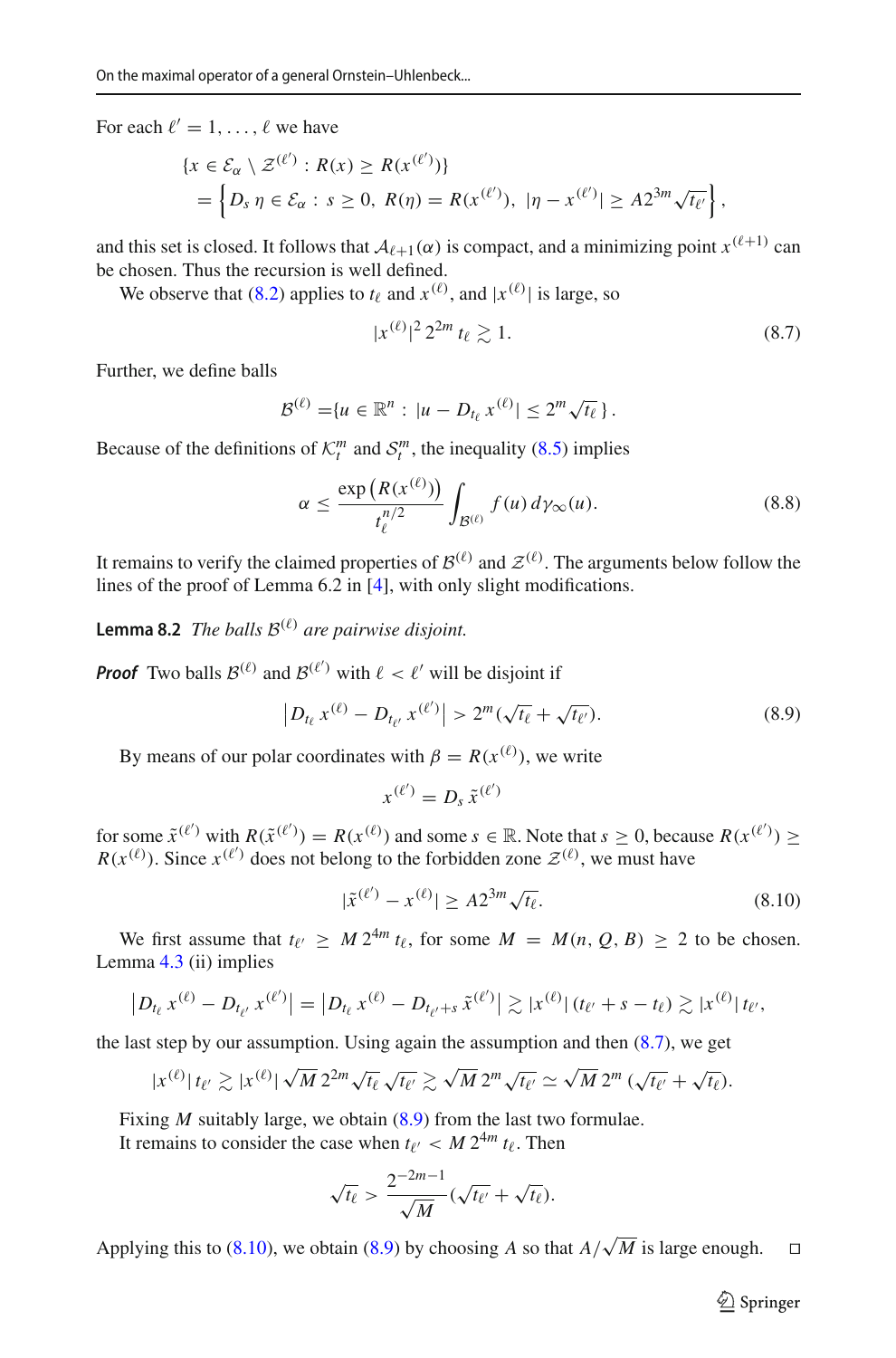We next verify that the sequence  $(x^{(\ell)})$  is finite. For  $\ell < \ell'$ , we have [\(8.10\)](#page-19-2), and Lemma [4.3](#page-10-3) (i) implies

$$
|x^{(\ell')} - x^{(\ell)}| \gtrsim A 2^{3m} \sqrt{t_\ell}.
$$

Since  $t_\ell \geq \varepsilon$ , we see that the distance  $|x^{(\ell')}-x^{(\ell)}|$  is bounded below by a positive constant. But all the  $x^{(\ell)}$  are contained in the bounded set  $\mathcal{E}_{\alpha}$ , so they are finite in number. Thus the set considered in  $(8.6)$  must be empty for some  $\ell$ , and the recursion stops. This implies  $(8.3)$ .

We finally prove [\(8.4\)](#page-17-3). Observe that the forbidden zone  $\mathcal{Z}^{(\ell)}$  is a tube as defined in [\(4.12\)](#page-12-1), with  $a = A 2^{3m} \sqrt{t_\ell}$  and  $\beta = R(x^{(\ell)})$ . This value of  $\beta$  is large since  $x^{(\ell)} \in \mathcal{E}_{\alpha}$ , and thus we can apply Lemma [4.4](#page-12-2) to obtain

$$
\gamma_{\infty}(\mathcal{Z}^{(\ell)}) \lesssim \frac{\left(A 2^{3m} \sqrt{t_{\ell}}\right)^{n-1}}{\sqrt{R(x^{(\ell)})}} \, \exp\left(-R(x^{(\ell)})\right).
$$

We bound the exponential here by means of [\(8.8\)](#page-19-3) and observe that  $R(x^{(\ell)}) \sim |x^{(\ell)}|^2$ , getting

$$
\gamma_{\infty}(\mathcal{Z}^{(\ell)}) \lesssim \frac{1}{\alpha |x^{(\ell)}| \sqrt{t_{\ell}}} (A 2^{3m})^{n-1} \int_{\mathcal{B}^{(\ell)}} f(u) d\gamma_{\infty}(u).
$$

As a consequence of [\(8.7\)](#page-19-0), we obtain

$$
\gamma_{\infty}(\mathcal{Z}^{(\ell)}) \lesssim \frac{2^m}{\alpha} \left( A 2^{3m} \right)^{n-1} \int_{\mathcal{B}^{(\ell)}} f(u) \, d\gamma_{\infty}(u) \lesssim \frac{2^{Cm}}{\alpha} \int_{\mathcal{B}^{(\ell)}} f(u) \, d\gamma_{\infty}(u),
$$

proving  $(8.4)$ . This concludes the proof of Proposition [8.1.](#page-16-4)

**Funding** Open access funding provided by University of Gothenburg.

**Open Access** This article is licensed under a Creative Commons Attribution 4.0 International License, which permits use, sharing, adaptation, distribution and reproduction in any medium or format, as long as you give appropriate credit to the original author(s) and the source, provide a link to the Creative Commons licence, and indicate if changes were made. The images or other third party material in this article are included in the article's Creative Commons licence, unless indicated otherwise in a credit line to the material. If material is not included in the article's Creative Commons licence and your intended use is not permitted by statutory regulation or exceeds the permitted use, you will need to obtain permission directly from the copyright holder. To view a copy of this licence, visit [http://creativecommons.org/licenses/by/4.0/.](http://creativecommons.org/licenses/by/4.0/)

#### **References**

- <span id="page-20-2"></span>1. Aimar, H., Forzani, L., Scotto, R.: On Riesz transforms and maximal functions in the context of Gaussian harmonic analysis. Trans. Am. Math. Soc. **359**, 2137–2154 (2005)
- <span id="page-20-0"></span>2. Ball, K., Barthe, F., Bednorz, W., Oleszkiewicz, K., Wolff, P.: *L*1-smoothing for the Ornstein–Uhlenbeck semigroup. Mathematika **59**, 160–168 (2013)
- <span id="page-20-4"></span>3. Carbonaro, A., Dragičević, O.: Bounded holomorphic functional calculus for nonsymmetric Ornstein– Uhlenbeck operators. Ann. Sc. Norm. Super. Pisa Cl. Sci. **XIX** (5), 1497–1533 (2019)
- <span id="page-20-3"></span>4. Casarino, V., Ciatti, P., Sjögren, P.: The maximal operator of a normal Ornstein–Uhlenbeck semigroup is of weak type (1,1). Ann. Sc. Norm. Sup. Pisa Cl. Sci. **XXI**(5), 385–410 (2020)
- <span id="page-20-6"></span>5. Casarino, V., Ciatti, P., Sjögren, P.: Riesz transforms of a general Ornstein–Uhlenbeck semigroup. Calculus Var. Partial Differ. Equ. **60**, 135 (2021)
- <span id="page-20-5"></span>6. Chojnowska-Michalik, A., Goldys, B.: Nonsymmetric Ornstein–Uhlenbeck semigroup as second quantized operator. J. Math. Kyoto Univ. **36**, 481–498 (1996)
- <span id="page-20-1"></span>7. Garcìa-Cuerva, J., Mauceri, G., Meda, S., Sjögren, P., Torrea, J.L.: Maximal operators for the holomorphic Ornstein–Uhlenbeck semigroup. J. Lond. Math. Soc. **67**, 219–234 (2003)